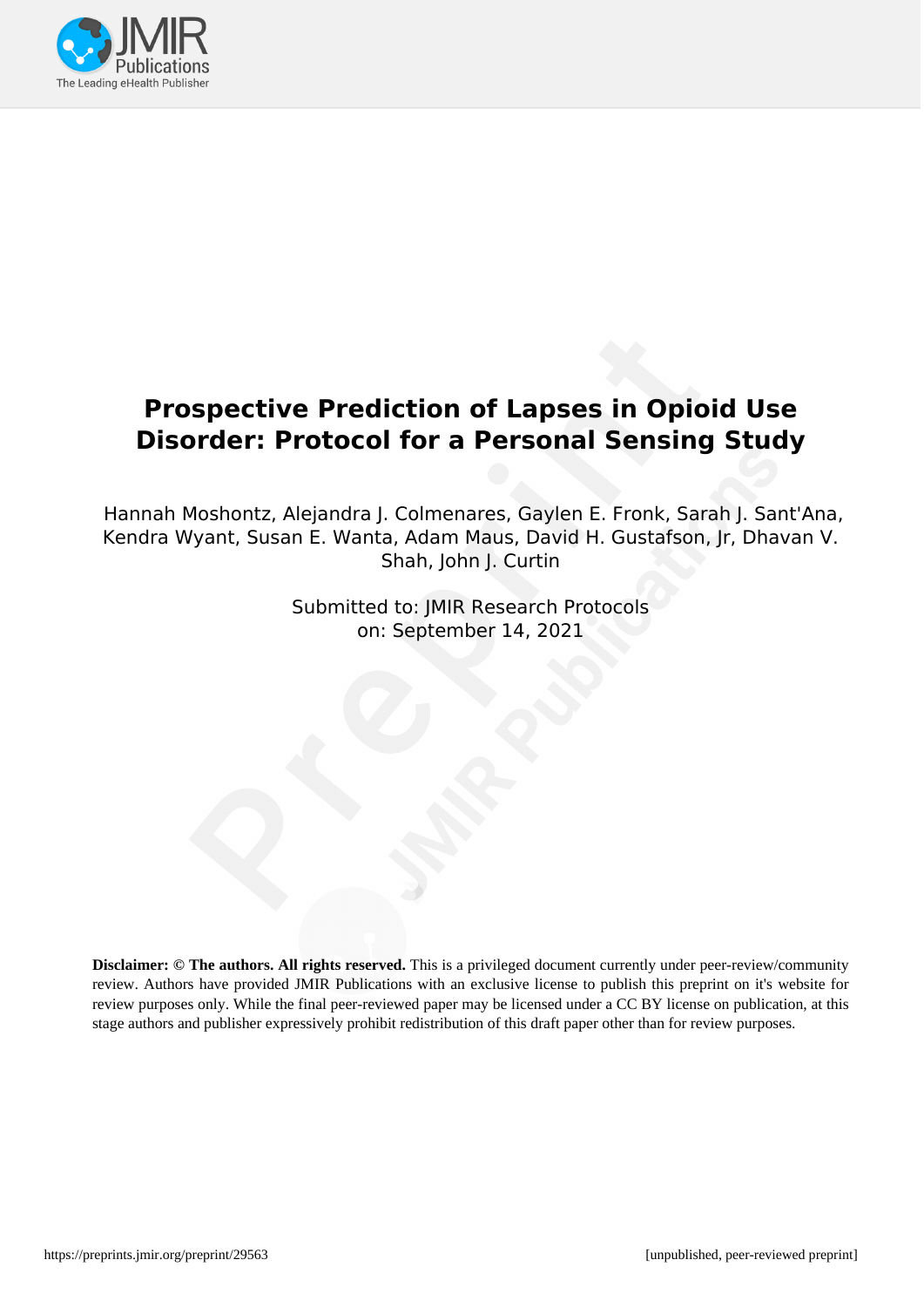# **Table of Contents**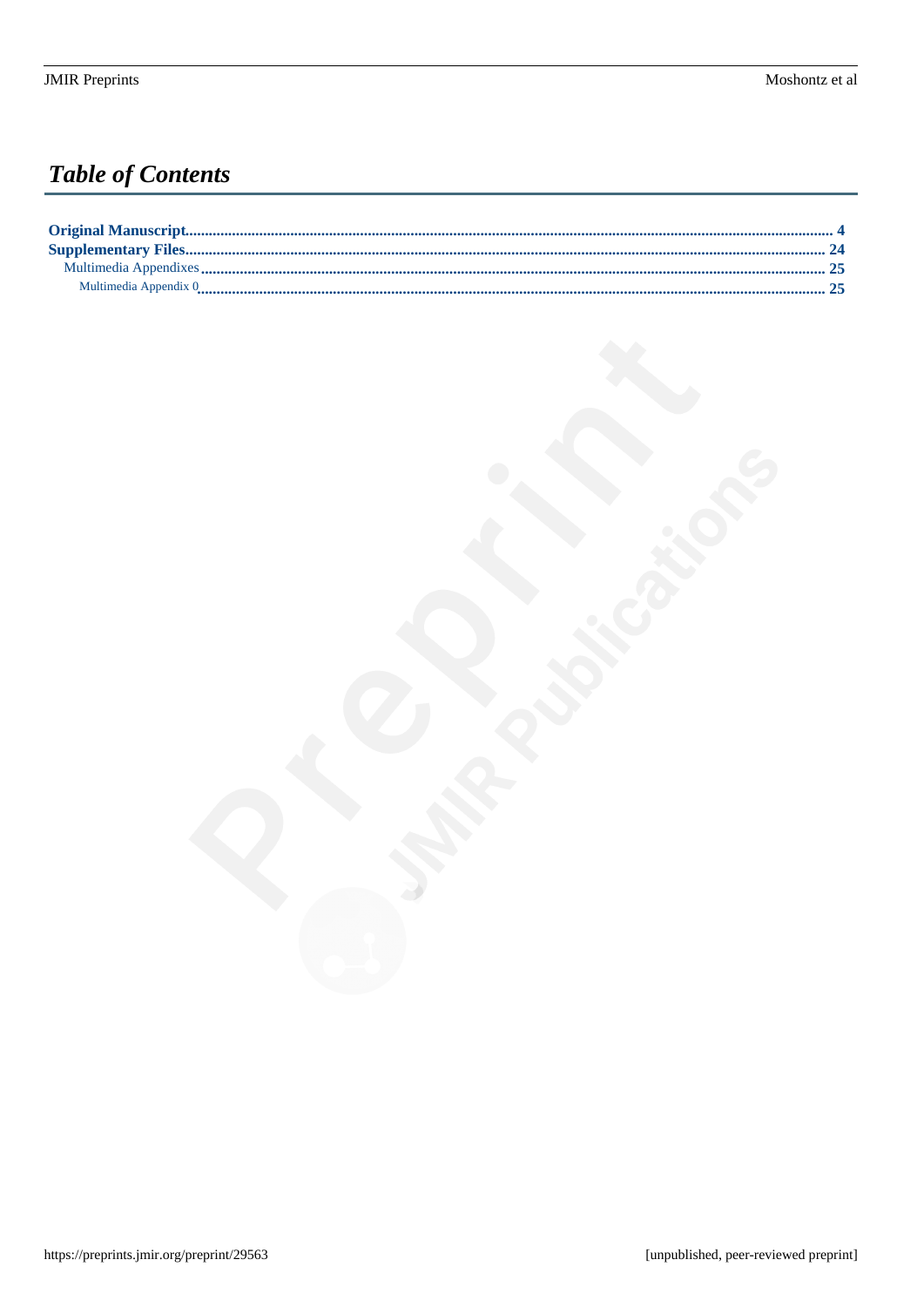# Prospective Prediction of Lapses in Opioid Use Disorder: Protocol for a Personal Sensing Study

Hannah Moshontz<sup>1</sup> PhD; Alejandra J. Colmenares<sup>1</sup>; Gaylen E. Fronk<sup>1</sup> BSc; Sarah J. Sant'Ana<sup>1</sup>; Kendra Wyant<sup>1</sup>; Susan E. Wanta<sup>1</sup> MSc; Adam Maus<sup>2</sup> MSc; David H. Gustafson, Jr<sup>2</sup>; Dhavan V. Shah<sup>2, 3</sup> PhD; John J. Curtin<sup>1</sup> PhD

<sup>1</sup>Department of Psychology University of Wisconsin-Madison Madison US

<sup>2</sup>Center for Health Enhancement Systems Studies College of Engineering University of Wisconsin–Madison Madison US

<sup>3</sup>School of Journalism and Mass Communication University of Wisconsin-Madison Madison US

# *Abstract*

Successful long-term recovery from Opioid Use Disorder requires continuous lapse risk monitoring and appropriately using and adapting recovery-supportive behaviors as lapse risk changes. Available treatments often fail to support long-term recovery by failing to account for the dynamic nature of long-term recovery. This protocol paper describes research that aims to develop a highly contextualized lapse risk prediction model that forecasts the ongoing probability of lapse. Participants will be 480 American adults in their first year of recovery from Opioid Use Disorder. Participants will report lapses and provide data relevant to lapse risk for a year with a digital therapeutic smartphone app, through both self-report and passive personal sensing methods (e.g., cellular communications, geolocation). The lapse risk prediction model will be developed using contemporary rigorous machine learning methods that optimize prediction in new data. The model this project will develop could support longterm recovery from Opioid Use Disorder, for example, by enabling just-in-time interventions within digital therapeutics. This project is funded by the National Institute on Drug Abuse with a funding period from August 2019 to June 2024. Full enrollment began in September 2021.

(JMIR Preprints 14/09/2021:29563) DOI: https://doi.org/10.2196/preprints.29563

## **Preprint Settings**

1) Would you like to publish your submitted manuscript as preprint?

Please make my preprint PDF available to anyone at any time (recommended).

Please make my preprint PDF available only to logged-in users; I understand that my title and abstract will remain visible to all users. Only make the preprint title and abstract visible.

- **No, I do not wish to publish my submitted manuscript as a preprint.**
- 2) If accepted for publication in a JMIR journal, would you like the PDF to be visible to the public?

◆ Yes, please make my accepted manuscript PDF available to anyone at any time (Recommended).

Yes, but please make my accepted manuscript PDF available only to logged-in users; I understand that the title and abstract will remain v Yes, but only make the title and abstract visible (see Important note, above). I understand that if I later pay to participate in <a href="http://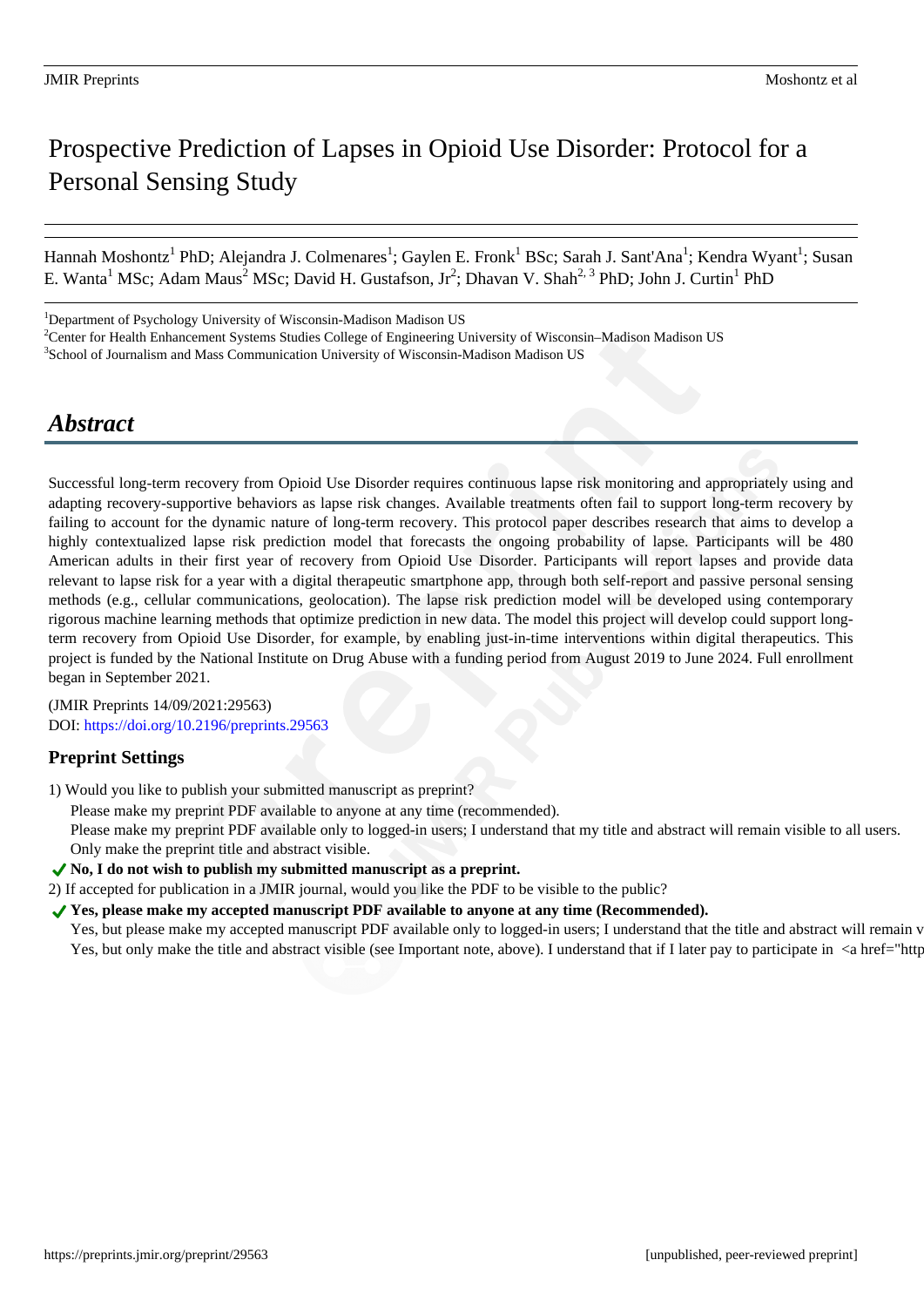# <span id="page-3-0"></span>**Original Manuscript**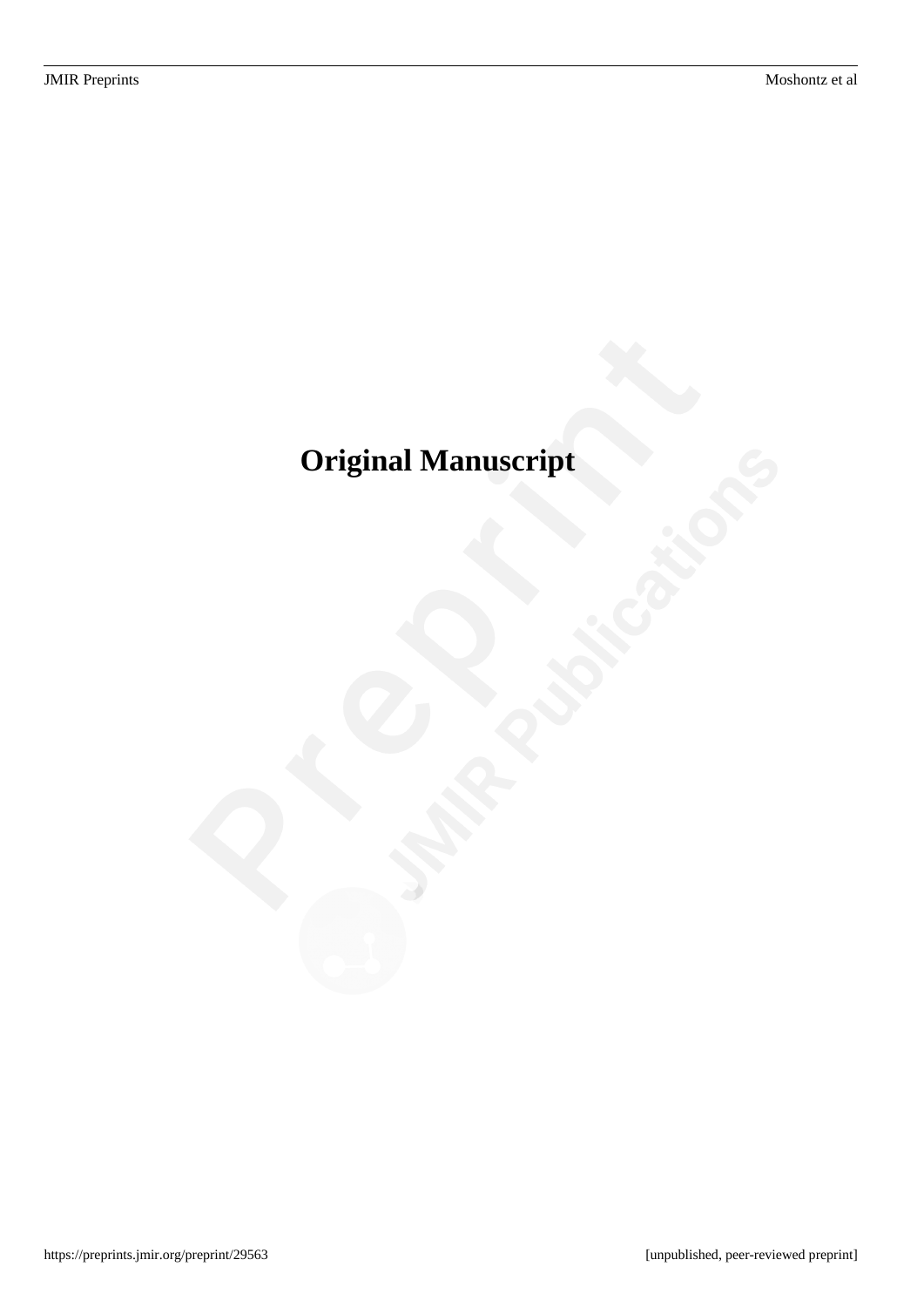Running Head: OPIOID LAPSE PREDICTION PROTOCOL 1

Prospective Prediction of Lapses in Opioid Use Disorder: Protocol for a Personal Sensing Study

Hannah Moshontz<sup>1</sup>, Alejandra J. Colmenares<sup>1</sup>, Gaylen E. Fronk<sup>1</sup>, Sarah J. Sant'Ana<sup>1</sup>, Kendra Wyant<sup>1</sup>, Susan E. Wanta<sup>1</sup>, Adam Maus<sup>2</sup>, David H. Gustafson, Jr.<sup>2</sup>, Dhavan V. Shah<sup>2,3</sup>, and John J.  $Curtin<sup>1</sup>$ <sup>1</sup> Department of Psychology, University of Wisconsin-Madison

<sup>2</sup> Center for Health Enhancement Systems Studies, College of Engineering, University of Wisconsin–Madison

<sup>3</sup> School of Journalism and Mass Communication, University of Wisconsin-Madison

This research was supported by the National Institute on Drug Abuse under award number R01DA047315 to JC and DS and by a research fellowship to HM from the National Institute of Mental Health under award number T32MN018931. We thank Candace Johnson-Hurwitz for her contributions to developing and implementing this protocol.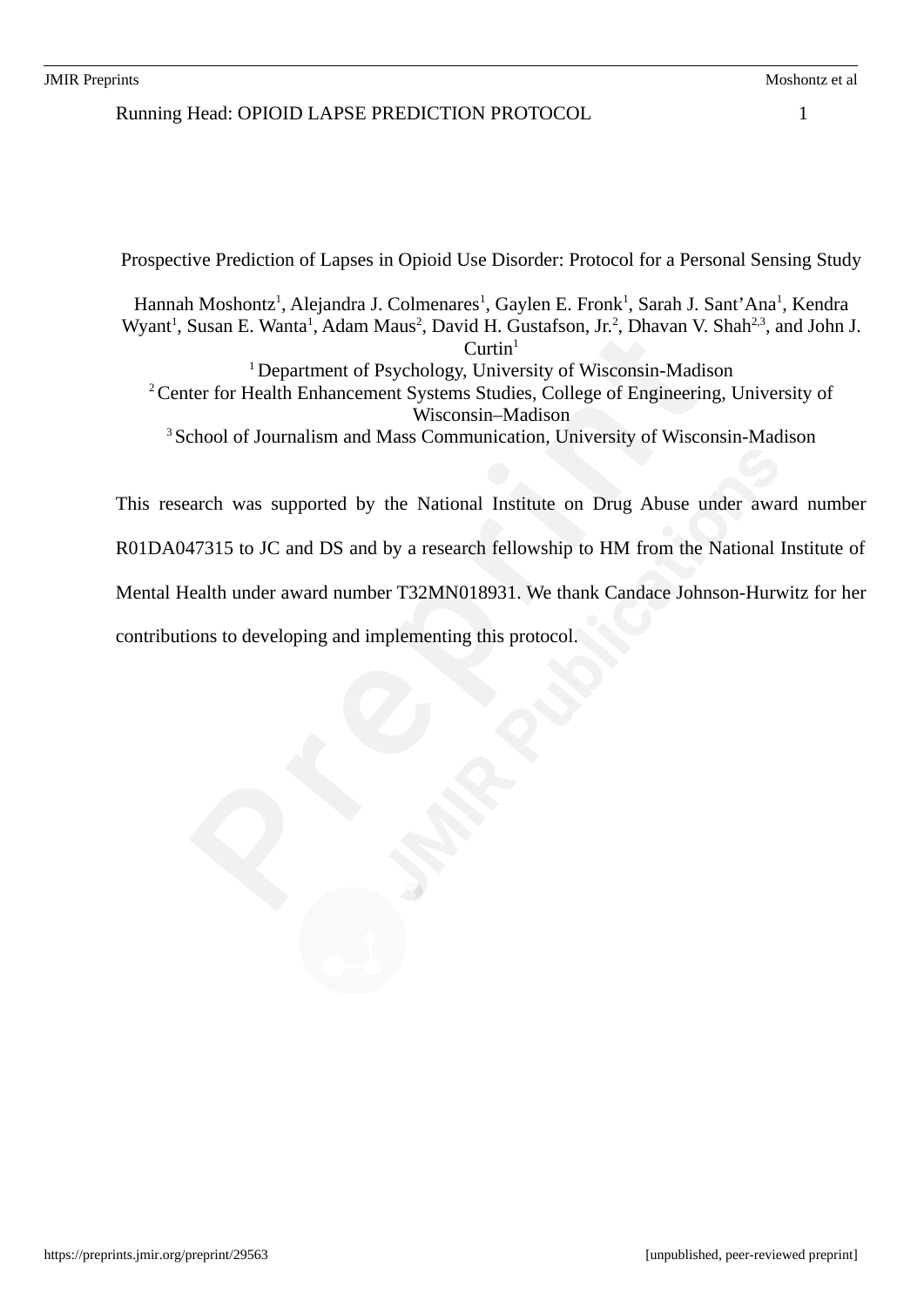**Background:** Successful long-term recovery from Opioid Use Disorder requires continuous lapse

risk monitoring and appropriately using and adapting recovery-supportive behaviors as lapse risk

changes. Available treatments often fail to support long-term recovery by failing to account for the

dynamic nature of long-term recovery.

**Objective:** This protocol paper describes research that aims to develop a highly contextualized lapse risk prediction model that forecasts the ongoing probability of lapse.

**Methods:** Participants will be 480 American adults in their first year of recovery from Opioid Use Disorder. Participants will report lapses and provide data relevant to lapse risk for a year with a digital therapeutic smartphone app, through both self-report and passive personal sensing methods (e.g., cellular communications, geolocation). The lapse risk prediction model will be developed using contemporary rigorous machine learning methods that optimize prediction in new data.

**Results:** Full enrollment began in September 2021.

**Conclusions:** The model this project will develop could support long-term recovery from Opioid Use Disorder, for example, by enabling just-in-time interventions within digital therapeutics.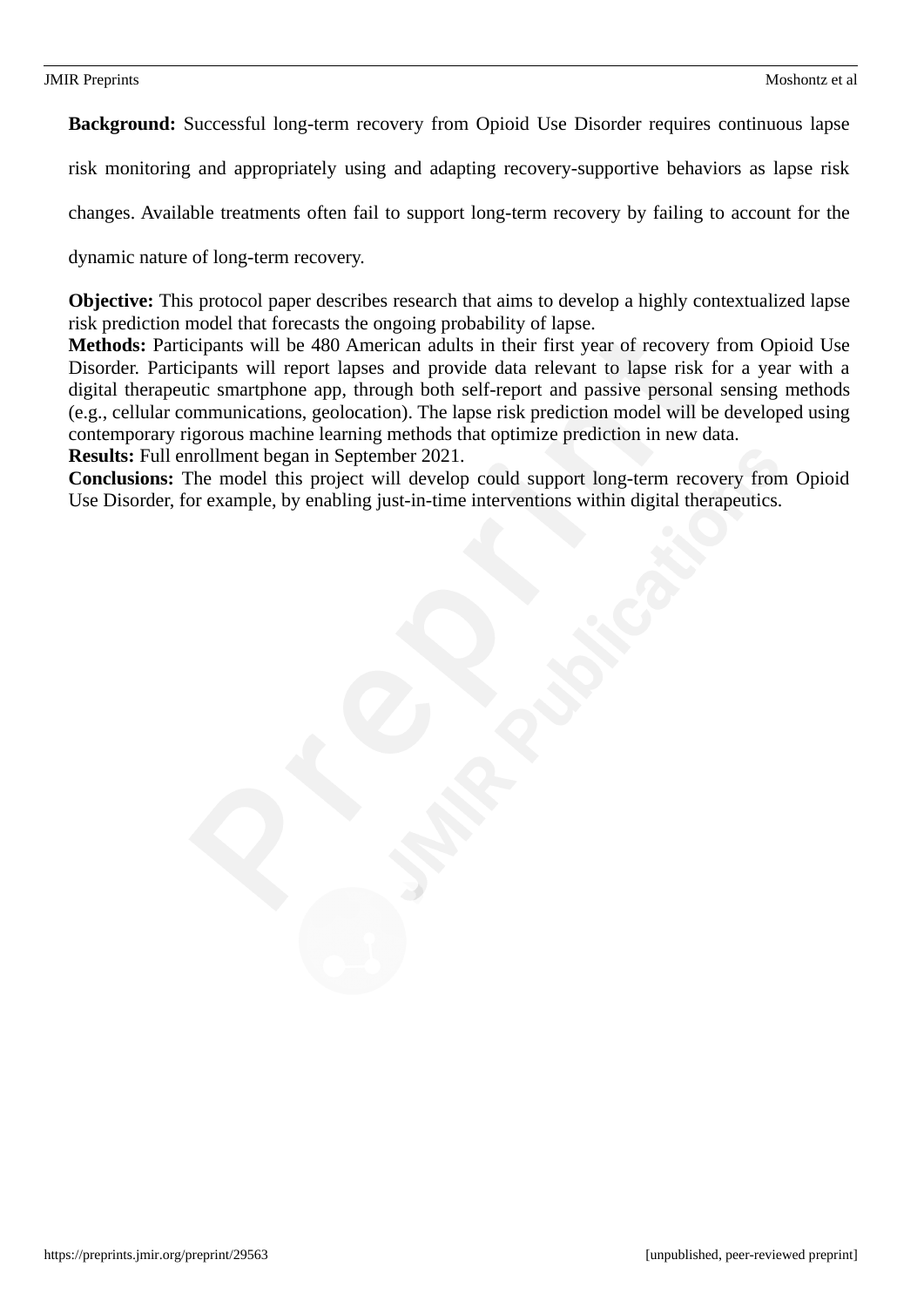Opioid Use Disorder is a widespread, intractable disease that devastates the people who suffer from it and their families, friends, and communities. Opioid use is more deadly than other drug use; over two-thirds of all drug overdose deaths in 2017 and 2018 in the United States involved opioids [1–3]. Improving treatment outcomes for Opioid Use Disorder is a critical public health need.

Opioid Use Disorder is a chronic, relapsing disease. Many people successfully establish opioid abstinence through pharmaceutical treatments, psychosocial treatments, and peer support groups [4–7]. These approaches can reduce or eliminate opioid use short-term but are less effective at supporting successful recovery long-term [8–10].

Most people with Opioid Use Disorder experience setbacks in their recovery. The majority of people lapse (i.e., engage in a single episode of opioid use), and some people who lapse fully relapse (i.e., return to regular, harmful opioid use) [11,12]. Lapses can be triggered by mundane sources, like everyday hassles [13]. Lapses can also occur because maintaining recovery-supportive behaviors is difficult in the long-term; over time, people may stop taking medications, engaging with therapy, and attending peer-support groups [14–16]. They may also stop using strategies they learned in treatment and support groups to cope with stress, craving, and other triggers for lapses. These changes in recovery-supportive behaviors over time may increase people's risk for lapses.

Successful long-term recovery requires continuous lapse risk monitoring and appropriately using and adapting recovery-supportive behaviors as lapse risk changes. Ideally, long-term recovery rests on a foundation of general psychological wellness and involves an awareness of and defense against the ever-present risk of lapse [14,17–24]. For example, people in recovery may change their routines and learn new psychosocial habits to prevent and overcome drug cravings (e.g., avoiding people and places associated with opioid use; engaging in effortful, deliberate coping when cravings arise). To succeed, they may also return to peer support groups, re-engage with psychosocial treatment, or restart medications when necessary if their lapse risk increases.

However, lapses can occur after months or years of seemingly successful recovery, and they may often appear to come without warning [9,25–27]. With improved self-monitoring for lapse risk, people may be better able to adapt their treatments, behaviors, and lifestyle to prevent these lapses. Similarly, if treatment providers were able to accurately monitor the lapse risk of patients in their caseload, they may be able to direct their limited resources toward their patients at greatest risk for lapse.

This protocol paper describes research that aims to build a prospective lapse risk prediction model that can facilitate such improved lapse risk monitoring. Specifically, this lapse risk prediction model will generate temporally precise, ongoing lapse probabilities for people in recovery from Opioid Use Disorder. Such a lapse risk prediction model can be situated within a digital therapeutic; i.e., a software-based treatment platform that aims to prevent disease or manage disease recovery. Digital therapeutics already support people to manage complex, chronic health issues like Substance Use Disorders by providing a suite of interventions, information, and interactive tools and services that people can access 24/7 on demand [19,28–36]. Digital therapeutic apps on smartphones are also well-positioned for lapse risk prediction because they can:

- 1. Use personal sensing methods to collect low-burden, high-quality information that is necessary for lapse risk prediction [37];
- 2. Deliver lapse risk probabilities directly to people in recovery and/or their app-connected treatment providers;
- 3. Provide interventions, information, tools, and services at moments of greatest need (i.e., "just-intime") and tailor these supports to the characteristics of the person and their context.

We plan to collect all data necessary to develop a lapse risk prediction model within the Comprehensive Health Enhancement Support System for Addiction (A-CHESS) digital therapeutic for Substance Use Disorders [19,38,39].

In this paper, we first review prior research on lapse risk prediction, highlighting the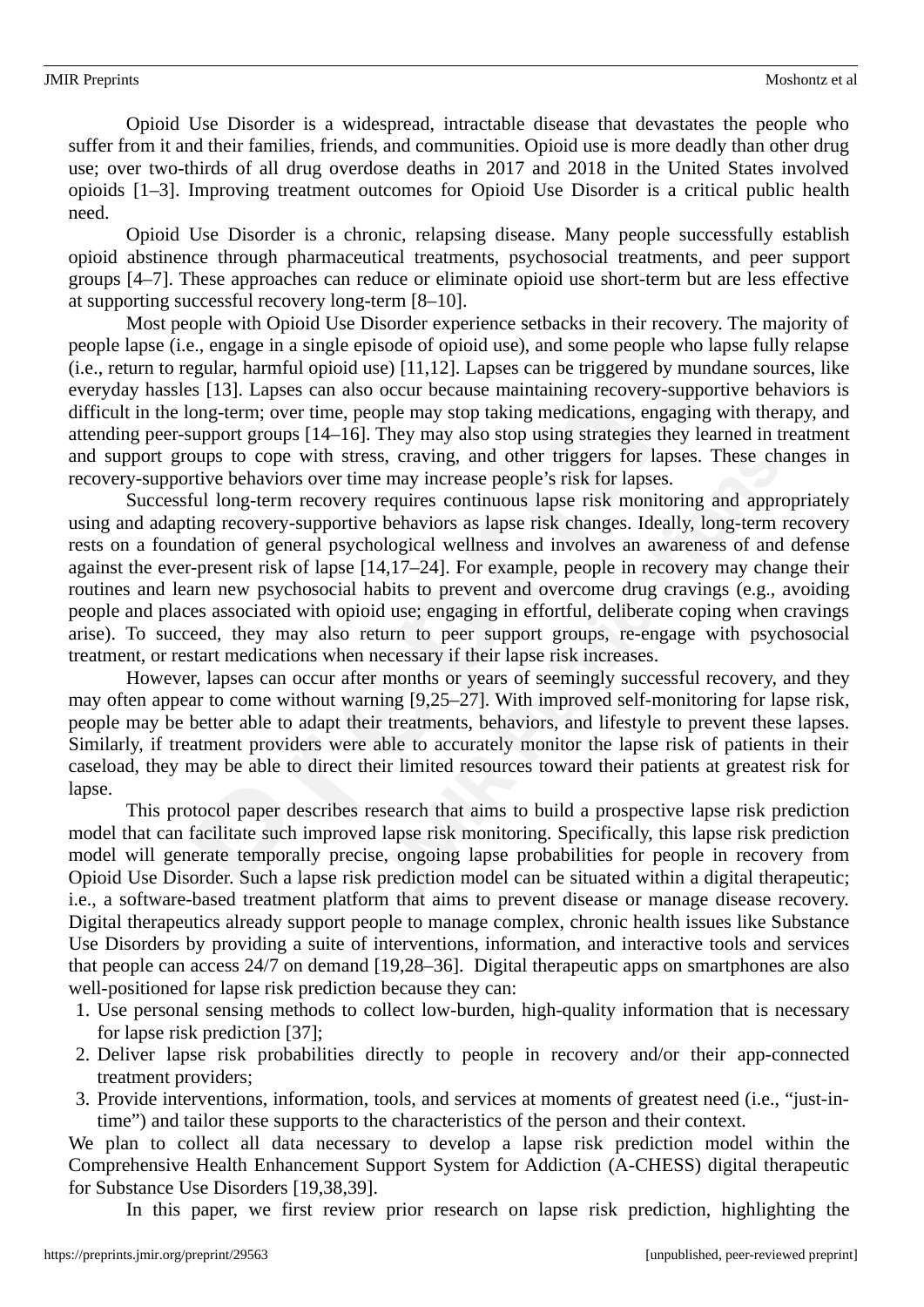importance of understanding lapse risk as resulting from a complex interplay of stable and dynamic risk and protective factors [40]. Then, we review innovative measurement approaches that make collecting information relevant to lapse risk prediction within digital therapeutics feasible. Next, we describe how machine learning statistical approaches can be used for prospective lapse risk prediction. Finally, we describe the methods we will use to develop this lapse risk prediction model. In closing, we summarize the potential impact of this research.

# **Lapse Risk Prediction**

For over 30 years, research and treatment communities have sought to understand and predict lapses during recovery from Substance Use Disorders [7,33,41–43]. This work has resulted in theoretical accounts of why people lapse and the identification of traits, experiences, and behaviors that confer risk or protection from lapses.

The traits and other stable factors that confer overall lapse risk or protection relate to people's affective and behavioral tendencies and their history of substance use. People are at greater risk of lapse compared to others if they have a family history of substance use [33], have a long and early personal history of use [44], had severe pretreatment dependence and withdrawal [43], experience more negative emotions than others [33,41,42], struggle with distress tolerance more than others [33,41,42], and have impulsive tendencies [42].

However, people's risk of lapse also fluctuates over time [32,33,41,42,44,45]. Thus, stable individual differences alone are not sufficient to predict lapse [7,45–49]. People's behavior and experiences, and the monthly, weekly, and daily changes and events in their lives affect their moment-to-moment lapse risk.

The dynamic (i.e., temporally varying) factors that confer lapse risk or protection include people's engagement with treatment [50], exposure to use-related cues in their physical and social environments [51], and their wellness, including their stress, cravings, and affective experiences [52– 54]. People are at lower risk of lapsing when they attend support groups [55] and take medications as prescribed [56]. People are at higher risk of lapsing when they see people and visit places associated with their past use [51,57], experience job loss [55,56], have more severe pain than usual [51,58], and have more cravings than usual. [51–53].

### **Personal Sensing for Prospective Lapse Risk Prediction**

The research described in this paper focuses on prospective lapse risk prediction for clinical implementation. This requires different measurement approaches than prior theory-driven research has used. Prior research on the theoretical causes for lapses has focused on testing inferences about these causal factors. Testing causal inferences requires measuring (or better still, manipulating) small numbers of factors. Therefore, this prior research has generally measured or manipulated a select few putative causal factors for lapse once or periodically depending on how often the factors of interest change (e.g., every few months or weeks, daily, multiple times a day). [59,60]. This research sought to identify causal factors rather than achieve high predictive accuracy for lapses.

Prospective lapse risk prediction for clinical implementation likely requires measuring many lapse-related factors to account for sufficient variance in lapse outcomes to make accurate predictions. In addition, these factors must be measured frequently enough to capture meaningful variation over time. For example, accurate prediction of the probability of lapse in the next 24 hours may require knowing the statuses of and recent changes in hundreds of factors. Some factors relevant to lapse risk are stable individual differences, but others are dynamic and may change quickly (hours) or slowly (weeks or months). Prospective lapse risk prediction requires a measurement strategy that can accommodate continuous, longitudinal measurement of some factors and place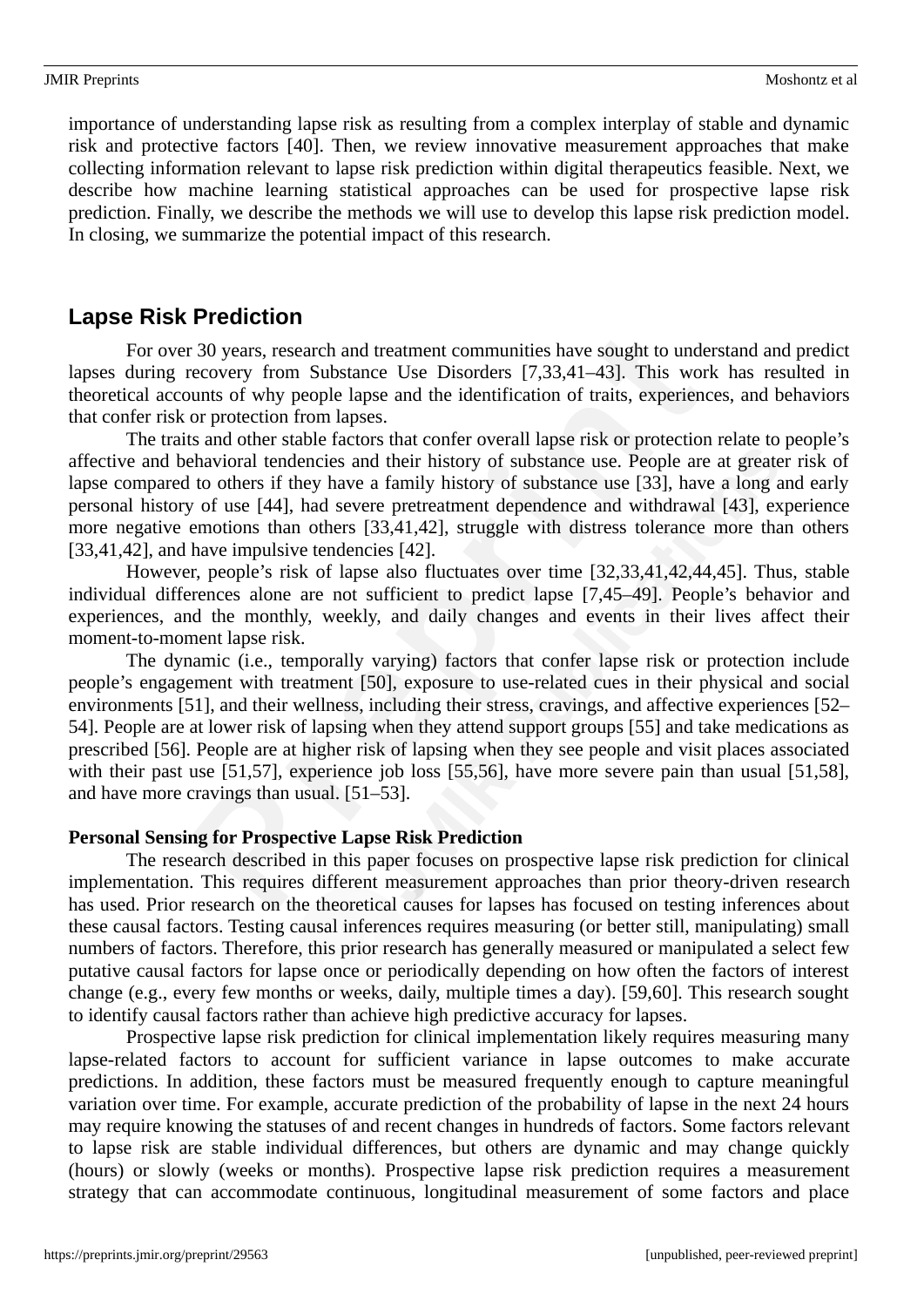minimal burden on people despite capturing information about hundreds of factors.

Self-report methods alone cannot support prospective risk prediction. Self-report is wellsuited for measuring subjective states, including theoretical causes of lapse, like affect and pain. However, collecting self-report requires active effort from the individual, which limits the frequency and quantity of factors that self-report can measure.

Recent technological innovations enable measurement approaches that can complement selfreport with respect to the need for accurate, prospective risk prediction. Specifically, personal sensing methods leverage sensing technologies in smartphones, wearable devices, social media, and computers to capture information longitudinally about people's naturalistic environments, behavior, social interactions, thoughts, and affect [28,37]. By definition, personal sensing methods provide naturalistic, in situ, and longitudinal measurement.

Personal sensing methods can be active or passive. Active methods require people to take actions in order to provide measurement, including self-report. For example, ecological momentary assessments are brief self-report surveys focused on momentary states. People may complete these surveys multiple times per day to provide in situ, longitudinal measurement of their subjective experiences. Other examples of active personal sensing include audio or video check-ins, where people respond unconstrained or to some predetermined question or other prompt.

In contrast, passive personal sensing methods can measure processes with little burden placed on the individual. For example, software monitoring of smartphone call logs and monitoring geolocation through smartphone location services are both passive personal sensing methods. In some instances, these passive methods can provide lower burden or even privileged access to measure people's behavior or subjective experiences. For example, rather than using self-report surveys to collect information about people's social contact, exercise, or recent activities, data from people's smartphones can be used to proxy these factors. Smartphone call and text message logs can reveal how much social contact someone has had. Geolocation and accelerometer data can be used to estimate people's exercise and activities, or even detect long periods of social isolation at home.

Both active and passive personal sensing methods are now possible within digital therapeutic smartphone apps like A-CHESS. Smartphones house sensors and software that can capture information like geolocation and movement, audio and video recordings, phone usage patterns, call and text message logs, and text message content. Digital therapeutics can access smartphone hardware and software to collect and integrate these data. These raw data form the inputs from which to derive predictors of lapse risk.

### **Deriving Lapse Risk Predictors**

The information that smartphones can collect can produce powerful, theoretically-informed predictors of lapse risk. Self-report surveys delivered through the smartphone can capture predictors like people's substance use history, stable tendencies related to risk, and monthly or daily changes in people's craving, affect, experience of stressful or pleasant events, and other risk-related subjective experiences. Geolocation data can capture the frequency and duration of visits to places, or movement patterns that may indicate lapse risk (e.g., excessive time spent in one location, late night excursions). Phone call and text message logs can capture the number and pattern of communications with friends or family. The content of people's text messages can indicate their mood, stress, experiences of craving, and other dimensions of their mental health [61]. How much people use their digital therapeutic app's features can indicate their motivation, commitment, and engagement in recovery-supportive behaviors.

Passive personal sensing information collected from digital therapeutic smartphone apps can be made even more powerful by gathering additional intrapersonal context to better characterize the raw data; for example, by identifying frequent social contacts and asking people for additional information about them. The frequency, timing, and duration of phone calls can be enhanced with self-reported contextual information about relationship closeness and perceived recovery support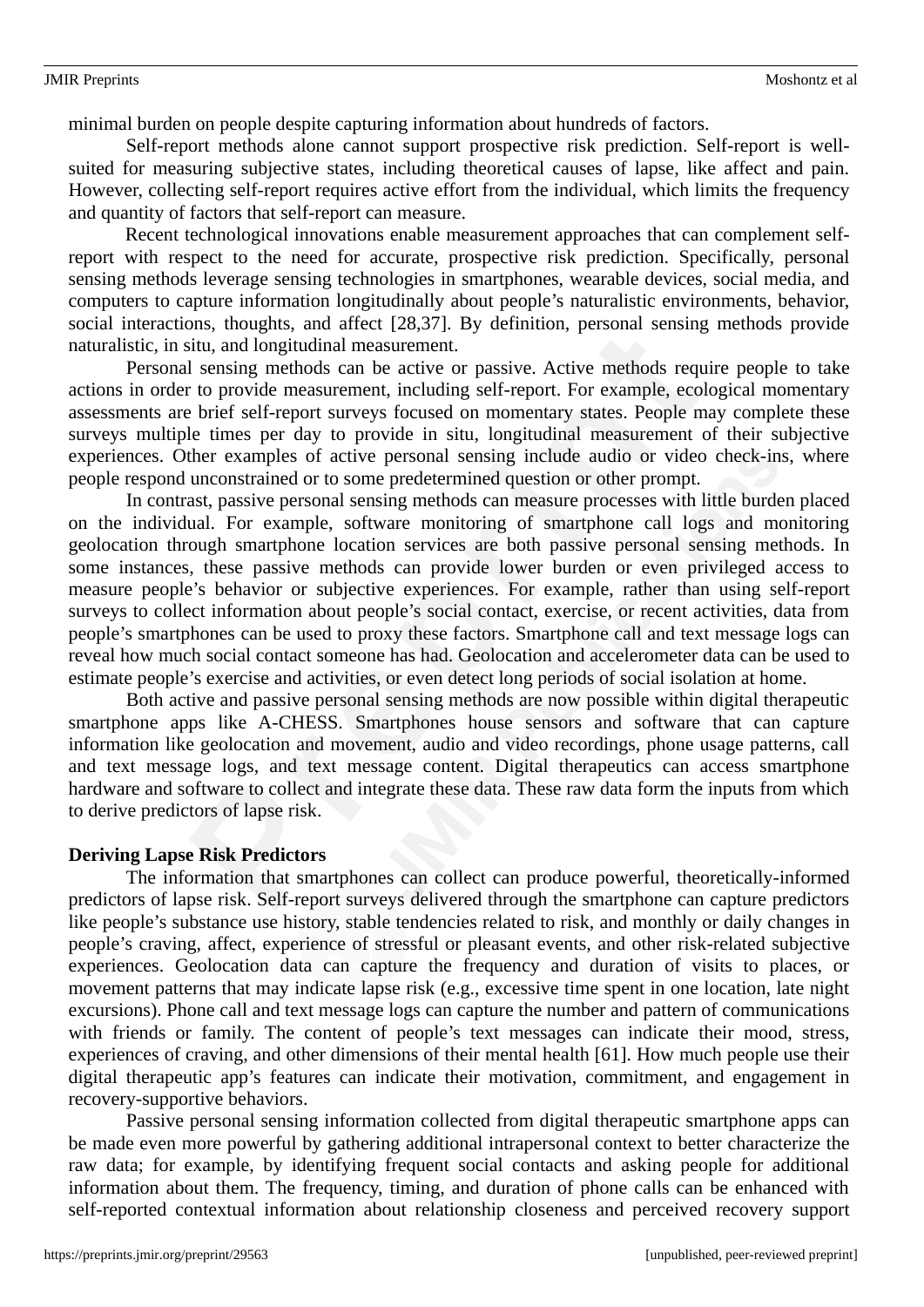provided by these contacts. Three brief morning phone calls to a close friend may signal increased lapse risk, but three brief morning phone calls to an internet service provider likely do not. Similarly, patterns in geolocation data can be enhanced with public or self-reported context about type (e.g., hospital, bar, restaurant, residence of a friend) and meaning (e.g., recovery supportive, typically pleasant or unpleasant) of the places visited. Five hours spent at a hospital emergency department may signal increased lapse risk, but five hours spent at a recovery-supportive friend or family member's apartment building likely does not.

Critically, contextual information about important people and places can be collected with relatively little burden. Most people have a relatively small, stable set of frequent social contacts and frequently visited places [62–64]. In a previous project, our research group identified a method of collecting this self-reported contextual information. Specifically, contextualizing information for geolocation and cellular communication data was collected in a brief self-report survey administered monthly over a period of three months [65]. After a month of personal sensing data collection, frequent contacts (i.e., more than two interactions per month) and frequently visited places (i.e., places visited more than twice a month) were identified. People answered a brief set of questions about each frequent contact (e.g., relationship type, perceived closeness, supportiveness of recovery, typical pleasantness or unpleasantness of interactions, typical support for or risk to recovery) and each place (e.g., place type, associated activities, typical pleasantness or unpleasantness of visits, typical supportive or risk-related effect of visits on recovery). This contextual information can be used to enrich the predictive signal of passively sensened cellular communications and geolocation data.

# **Modeling Prospective Lapse Risk with Machine Learning**

Digital therapeutics can leverage smartphone tools and sensors to feasibly measure and derive risk-related predictors, but accommodating those predictors into a statistical risk prediction model poses a new challenge for prospective lapse risk prediction. Lapse risk is known to relate to a large number of stable and dynamic factors. It is also theorized to result from complex interactive and nonlinear functions of those factors. [30,32,33,40,45,66]. Therefore, the statistical models used must support high-dimensional (i.e., many predictors) and complex data generating processes to achieve the high predictive accuracy necessary for clinical implementation. Furthermore, for useful clinical implementation, these statistical models must generalize well when applied to new people and settings, and not just those that the model was trained on. Analytic approaches that are typical of theoretical research on lapse risk, like generalized and multilevel linear models, are not well-suited to these challenges. In contrast, machine learning approaches have been developed specifically to achieve these goals [67,68].

High dimensional sets of predictors pose challenges to many statistical modeling approaches. On the one hand, too many predictors (particularly correlated predictors) may yield overfit, unstable models that vary strongly based on the data used to develop them (i.e., high variance), which can compromise model generalizability; on the other hand, too few predictors (as well as other constraints on model characteristics) yield underfit models that may consistently over or underestimate an outcome (i.e., high bias). Machine learning uses various techniques (e.g., regularization, hyperparameter tuning) to optimize these bias-variance trade-offs to accommodate high-dimensional sets of predictors while reducing overfitting to the data used for model development. This allows machine learning models to take advantage of high-dimensional predictor spaces to capture complex relationships and patterns learned from these data.

Machine learning also provides rigorous methods to develop and evaluate models in separate data [67]. Cross-validation techniques can be used with a subset of data (i.e., the training set) to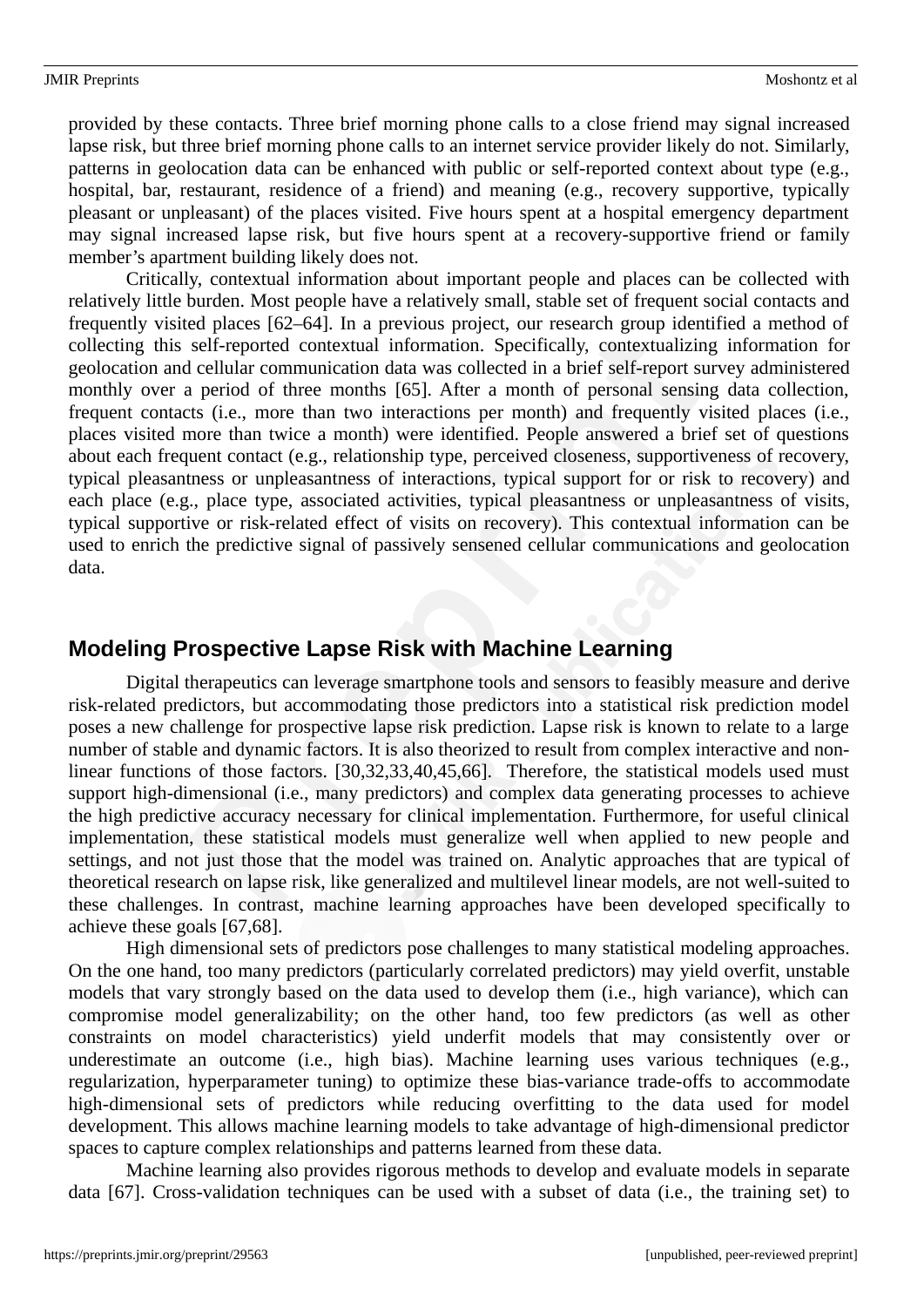identify the best performing model. This best performing model is selected by cross-validation to maximize its ability to generalize to new people. This model's performance can then be explicitly evaluated in previously held-out data (i.e., the test set) that were not used for model development or selection. This cross-validation procedure allows for more realistic estimates of the performance of the model when it is generalized for use with new people.

### **Study Objective and Overview**

The objective of the present study is to develop a highly contextualized lapse risk prediction model that forecasts the ongoing probability of lapse among adults in recovery from Opioid Use Disorder. This prediction model will be developed using predictors derived from raw data collected by active and passive personal sensing methods within a digital therapeutic smartphone app, A-CHESS. We will enroll people in their first year of recovery and follow them longitudinally for one year. We will recruit a sample that is diverse in terms of their recovery stability, race, ethnicity, and geographic setting (urban, suburban, rural residence) to provide the raw data necessary to develop a prospective risk prediction model that generalizes well. We will use contemporary machine learning methods to train this prospective risk prediction model and evaluate its performance with new (not previously seen during training) people.

# **Methods**

## **Participants**

We will enroll 480 adults receiving medication-assisted treatment for Opioid Use Disorder. We are recruiting these participants using targeted national digital advertising and collaborations with treatment providers at medication assisted treatment clinics. Our recruitment strategy was designed to create a diverse sample with respect to recovery stability, demographics (sex, age, race, ethnicity), and geographic setting (urban, suburban, rural residence). We do not exclude participants for comorbid Substance Use Disorders or other psychopathology. To enroll, participants must be:

- 1. 18 years or older;
- 2. fluent English speakers;
- 3. stable recipients of medication assisted treatment (defined as taking monthly medication regularly or daily medication most days or every day) for at least 1 month but no longer than 12 months;
- 4. Android smartphone users with an active cellular plan.

We compensate participants for completing brief phone meetings with study staff for initial enrollment and training. Participants earn \$20 per hour for the time they spend in these phone meetings and \$20 for completing training materials. We also compensate participants for completing study tasks, and we award bonuses to participants when they exceed the minimum compliance requirements for study tasks. Participants earn a nominal amount for each daily survey and daily video check-in and are awarded bonuses for completing at least 24 per month. Earnings amount to a maximum of \$15 each month for completing daily surveys, \$10 each month for submitting daily video check-ins, \$10 for completing the intake or monthly survey, and \$15 for keeping data sharing (e.g., location services and cellular communications) enabled the entire month. In addition to paying participants for completing tasks, we pay \$50 per month to participants' cell phone providers to offset the costs of maintaining a phone plan.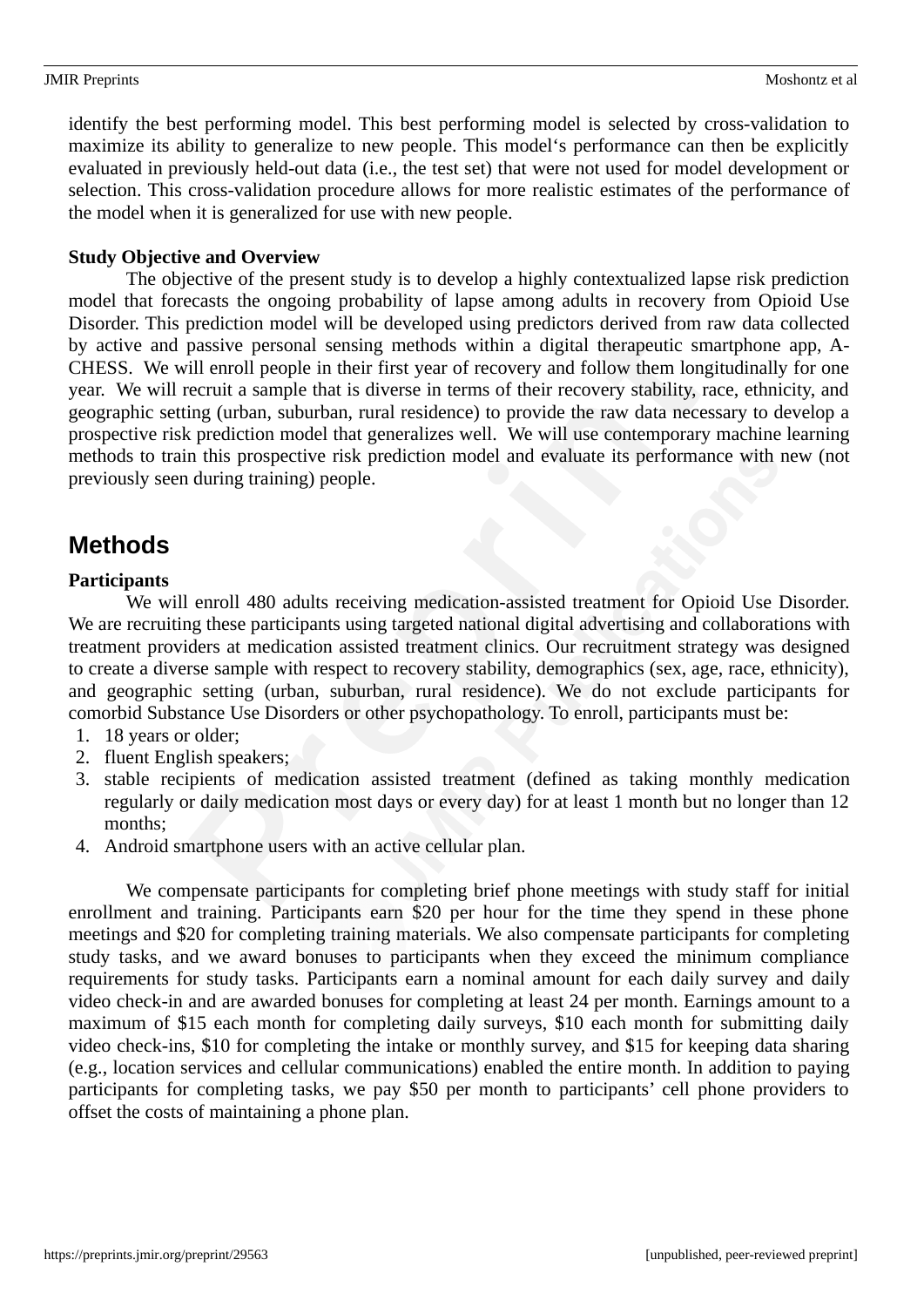## **Procedure**

Participants are recruited through partnerships with healthcare systems across the United States and through digital advertising (e.g., Facebook ads, posts to opioid recovery relevant subreddits on Reddit). Participants are screened by staff or by completing a brief online survey. Interested and eligible participants speak with project staff on the phone to learn more about the study and provide informed consent. Consenting participants provide demographic information, install the app, and complete online training.

Once enrolled, participants will provide information about themselves and their lapses for a year. Participants will provide information about stable risk-related factors in an intake survey. Participants will provide information about dynamic risk-related factors through different means. Participants will provide continuous data relevant to some dynamic factors through passive personal sensing of their cellular communications, geolocation, and use of the A-CHESS app. Monthly, participants will actively provide information about dynamic factors in a survey (e.g., changes to their housing, employment, and information about their mental and physical health and healthcare). Participants will also provide contextual information about important people with whom they communicate and places that they visit. Daily, participants will provide information about dynamic factors like their affect, pain, cravings, and motivation by recording a brief (15 - 30 second) selfiestyle video check-in and in a brief self-report survey. In their daily self-report survey, participants will also provide information about their lapses (i.e., uses of opioids for non-medical reasons), indicating when they happened by selecting among 6-hour intervals that span their study enrollment. All study data will be collected through the A-CHESS digital therapeutic app.

During the first week of enrollment, study staff meet with participants by phone to answer questions they have about the study and app and to help them troubleshoot technical issues. Additional meetings with study staff are arranged as needed to resolve technical issues. Training and support materials (e.g., infographics, video guides) remain available to participants via A-CHESS. When participants complete the study, discontinue, or are withdrawn, they will have a brief debrief phone call with study staff.

### **A-CHESS**

A-CHESS is the digital therapeutic smartphone app that we use in the study. A-CHESS houses a suite of resources and tools for people in recovery from Substance Use Disorders [19,38,39]. The features that A-CHESS offers were designed with guidance from Marlatt's cognitive behavioral model of relapse prevention (Marlatt & George, 1984) and self-determination theory (Ryan & Deci, 2000). The app aims to reduce relapse risk through features like a discussion board, guidance on coping with cravings, a library of resources, a gratitude journal, and alerts if a user is near a self-identified high-risk location (see **osf.io/5vwsm** for a detailed description of the app's features).

As of July 2021, A-CHESS has been used by over 7,000 people and used by 60 treatment centers nationwide. A-CHESS has been developed and refined using techniques from user-centered design where feedback from key users of the system is sought early and often. User stories and scenarios, participatory design sessions, one-on-one contextual interviews, usability testing, and focus groups have designed and evaluated each of the recovery tools.

A-CHESS provides recovery support to participants enrolled in the study and also collects information relevant to lapse risk via personal sensing methods. A-CHESS administers the selfreport surveys and collects passive personal sensing measures like geolocation and cellular communications (i.e., text message content and logs, phone call logs). In addition, the digital therapeutic app has features that support users' privacy, like password protection and adjustable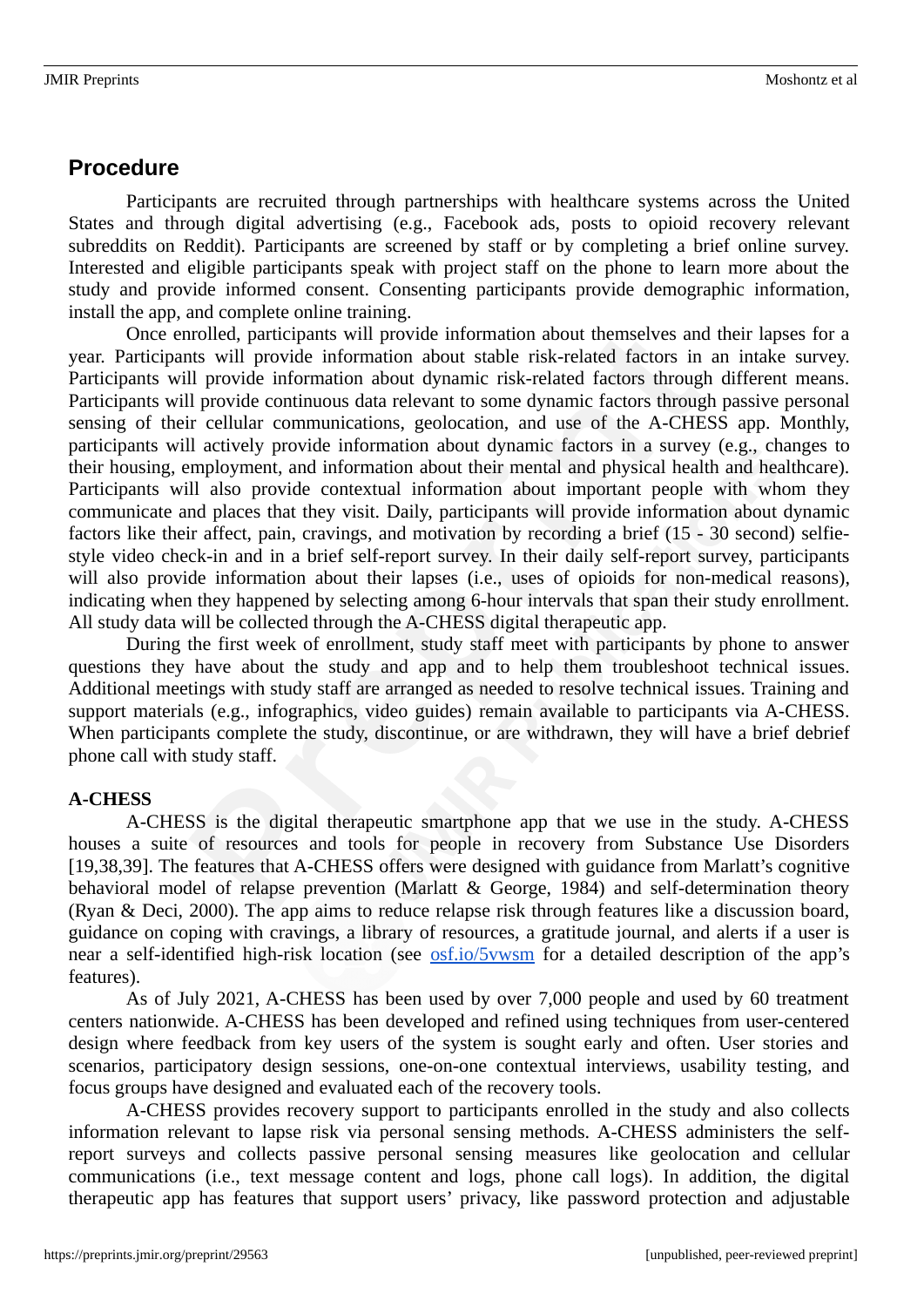settings for data sharing.

### **Measures**

Detailed descriptions of the measure items, sources, and administration (e.g., instructions) are available at osf.io/5vwsm. We use these measures to derive predictive features associated with stable individual differences and temporally dynamic risk factors. The granularity of the dynamic risk factors varies across measures from monthly to daily to moment-by-moment as described below. We collect all measures via personal sensing using A-CHESS on participants' smartphones.

**Monthly survey.** The monthly survey includes measures of stable individual differences and dynamic risk factors. There is some variation in the specific measures that are included at different months as described below. However, all monthly surveys take less than 30 minutes to complete on average.

The first monthly survey is an intake survey that is administered shortly after participants enroll in the study. This survey includes measures related to stable individual differences. Specifically, it measures demographics; lifetime substance use history (items adapted from the World Health Organization Alcohol, Smoking, and Substance Involvement Screening Test, Version 3 [69]); opioid treatment history; opioid use disorder DSM-V diagnostic criteria for the year prior to starting medication-assisted treatment [70]; distress tolerance (items selected from the Distress Tolerance Scale [71]); pain catastrophizing (items adapted from the Pain Catastrophizing Scale and Pain Catastrophizing Scale for Children [72,73]); personality traits relevant to psychopathology (Personality Interview for DSM-IV Brief Form [74,75]); adverse childhood experiences (items selected from the Adverse Childhood Experiences Questionnaire [76]); and trauma experience [77].

The first and later monthly surveys also include measures related to dynamic risk factors. This includes measures of life circumstances (e.g., employment status, living situation); social connectedness (adapted from the MOS Social Support Survey[78]); romantic relationship quality (items selected from the Relationship Assessment Scale [79]); psychiatric symptoms (items selected from the BASIS-32 [80]); pain and anticipated pain treatment (items adapted from the Wisconsin Brief Pain Questionnaire and the Pain, Enjoyment, General Activity Scale [81,82]); stress (items selected from the Perceived Stress Scale [83]); quality of life (items adapted from the World Health Organization Quality of Life Assessment [84]); substance use (adapted from the World Health Organization Alcohol, Smoking, and Substance Involvement Screening Test, Version 3 [69]); opioid use; opioid recovery satisfaction and motivation; other recovery goals; questions about treatment use, adherence, and perceived efficacy including questions about medication-assisted treatment, self-help meetings, counseling, psychiatric medication, and detox or other inpatient residential treatment [85,86].

The later monthly surveys also contain questions about the intrapersonal and subjective context associated with people and places with which the participant has frequent contact or visits (see below for more detail). The monthly surveys administered at six months and the final month of the study also include questions about participants' perceptions of the acceptability and burden associated with each of the major categories of personal sensing signals (e.g., daily survey, video check-ins, passive monitoring of geolocation).

**Daily survey.** The daily survey includes measures of dynamic risk factors that are collected with greater temporal granularity than the monthly survey. It becomes available at 5 am central time and can be completed at any point over the next 24 hours. This survey is brief (16 items) and takes approximately one minute to complete.

This survey collects specific reports of the date and time of any recent opioid use for nonmedical reasons that participants have not already reported. These reports serve as the primary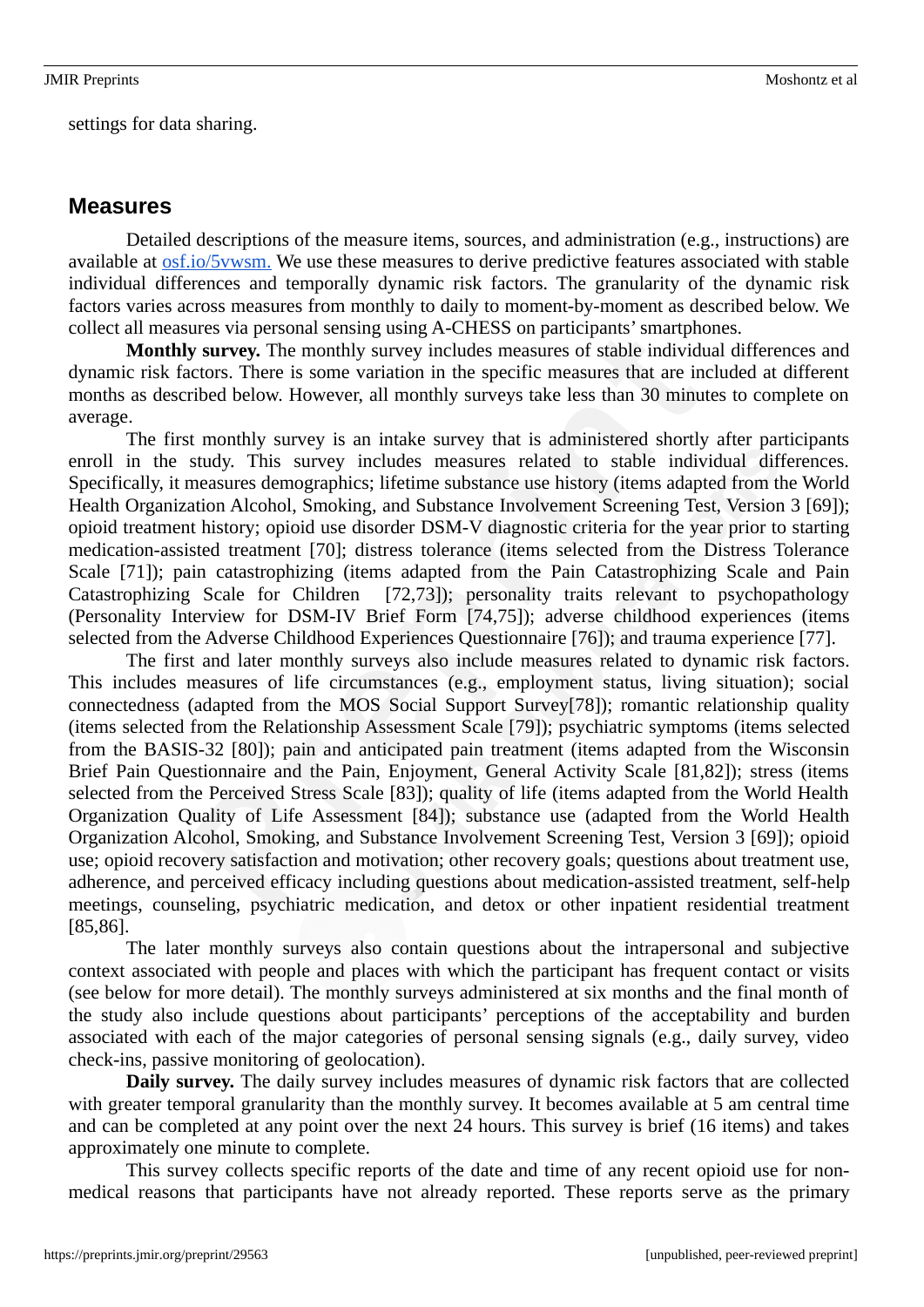outcome for the lapse risk prediction model. Participants also report any other drugs they have used in the past 24 hours by selecting all that apply from a list of substance categories with examples (e.g., alcohol, stimulants). The daily survey includes items related to mood, pain, sleep quality, urges to use opioids, risky situations, stressful and pleasant events, and use of medications associated with their treatment in the past 24 hours. The daily survey concludes with items related to their motivation and confidence to continue to avoid using opioids for non-medical reasons over the next week.

**Daily video check-in.** Each day participants record a short video check-in using their frontfacing phone camera. This video captures their facial expressions and voice as they reflect on recent or near-term future expected pleasant or unpleasant events or experiences. The daily video check-in becomes available at 5 am central time each day and can be completed at any point over the next 24 hours. It takes less than one minute to complete.

**Moment-by-moment geolocation.** We use participant smartphones' locations services (accessed through A-CHESS) to passively collect their moment-by-moment geolocation (i.e., latitude and longitude). Participants' timestamped geolocations are updated automatically every 1.5-15 minutes, depending on their movement.

As described previously, we increase the predictive strength of geolocation data by augmenting it with self-reported, subjective context. To this end, the monthly survey includes questions about the places that participants frequently visit (i.e., two or more times per month). We detect these frequent places automatically each month by algorithms that review the previous month's geolocation data. For each frequently visited place, participants describe the type of place, what they typically do there, the general frequency of pleasant and unpleasant experiences associated with the place, and the extent to which spending time there supports or undermines their recovery. When available, public information (e.g., via OpenStreetMap) about these places will also be used to contextualize these data.

**Cellular communications.** Participants' cellular communications are passively collected through A-CHESS. This includes the timestamps of all phone calls and text messages, whether calls and messages are incoming or outgoing, the phone number of the other party, and the name of the contact if it is saved in people's phones. For phone calls, the duration of the call is recorded. For text messages, the complete message content is recorded, excluding any sent or received images.

We potentially increase the predictive strength of the information collected about cellular communications by augmenting it within a subjective intrapersonal context. The monthly survey includes questions about the people with whom the participant has frequent contact (e.g., more than two calls or four text messages per month). We detect these frequent contacts automatically each month by algorithms that review the previous month's cellular communications. For each frequent contact, participants describe the nature of their relationship with the contact, the general frequency of pleasant and unpleasant interactions associated with the person, and the extent to which interactions with the contact support or undermine their recovery.

**Digital therapeutic use.** Participants' overall use of A-CHESS, as well as engagement with specific recovery support features, will be collected in time-stamped logs. A-CHESS also captures the comments that participants post about recovery-related media, their activity on A-CHESS discussion boards, and the messages they send within the app.

## **Statistical Analyses**

**Machine learning overview.** Machine learning is a subfield of computer science that offers an alternative analytic approach ideally suited for both precise prediction and generalizability [67,68]. Machine learning models can consider high-dimensional sets of predictor variables (i.e., features) simultaneously. Using the stable and dynamic data sources, we can engineer thousands of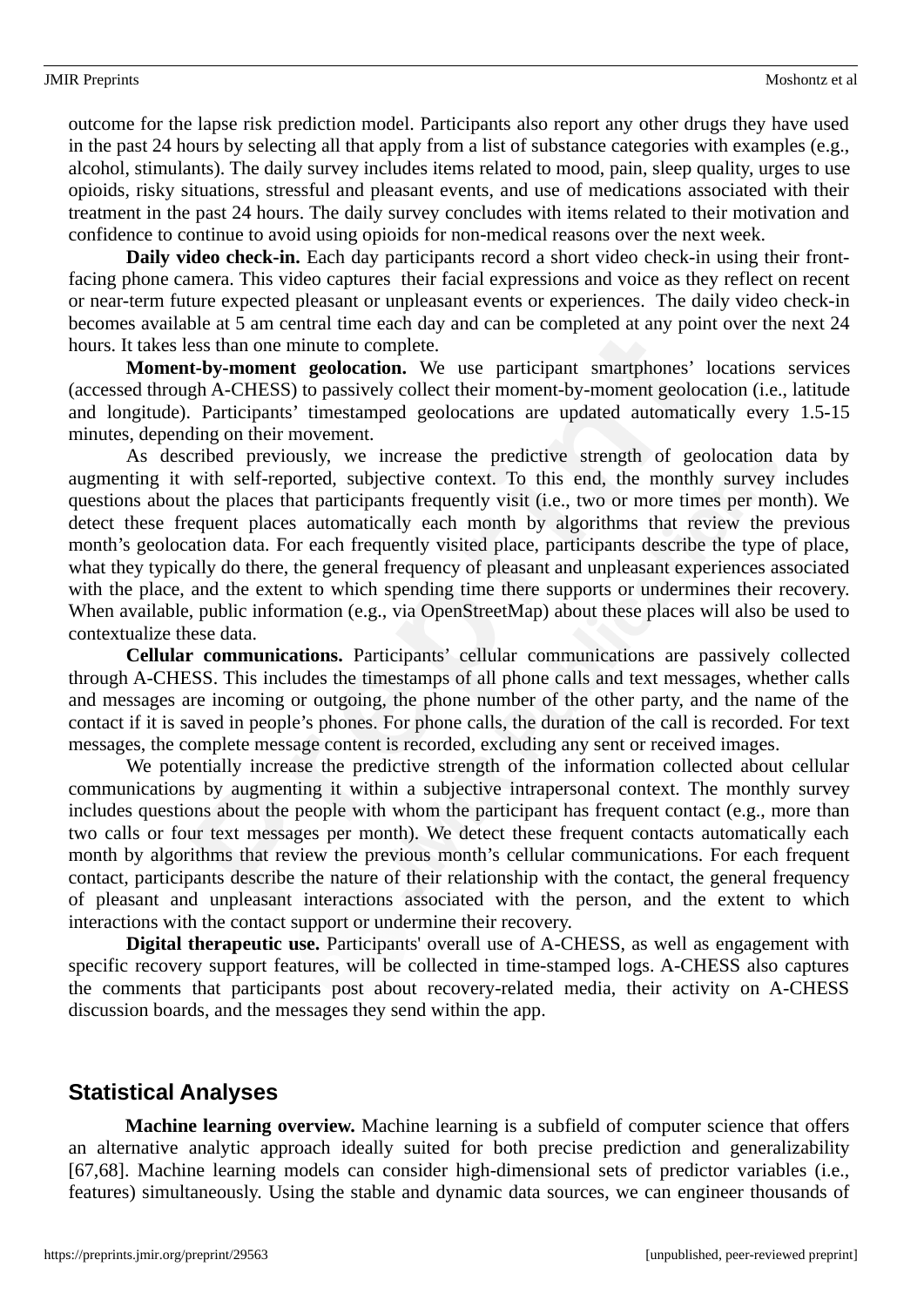features to be used for prediction (e.g., individual risk signals, interactions among stable and dynamic risk signals, intrapersonal change in scores/responses over time). Machine learning models can take advantage of this high-dimensional feature space to capture complex relationships and patterns learned from the data. However, there is still some cost to including very large numbers of features.

Additionally, machine learning provides rigorous methods to develop and evaluate models in separate data [67]. Consequently, models generalize well to new data because they are evaluated on out-of-sample prediction. We will use cross-validation techniques with training data to select among a variety of model configurations that differ with respect to statistical algorithm (and associated hyperparameter values) and feature sets. This approach will allow us to consider models where we restrict ourselves to only passive (i.e., low burden) features or remove features with high rates of missing data (as an alternative definition of burden/tolerability). As such, we will be able to examine both predictive accuracy and implementation-relevant considerations like participant burden. We will estimate final model performance in held-out test data.

**Feature engineering and pre-processing.** We will use features (i.e., predictors) derived from active and passively collected personal sensing data to build temporally precise machine learning prediction models for lapse risk on different time intervals (e.g., daily, weekly). We will follow general recommended practices for data pre-processing and feature processing in machine learning [67,68]. Although procedures differ to some degree based on the specific candidate machine learning algorithm (see below), generally, we will review descriptive statistics for data coding errors, apply power transformations to highly skewed features used in linear machine learning models, center and scale all features (unit variances), and dummy-code categorical variables. We will remove features with near zero variance using standard computations implemented in the tidymodels packages in R[87]. For high dimensional data sources (i.e., natural language), we will evaluate a variety of feature extraction methods that reduce dimensionality (e.g., LIWC [88]; Singular value decomposition [89], Word2Vec [90]). All our candidate machine learning algorithms are tolerant of missing data for events. Specifically, missing data imputation procedures can be applied at the level of the feature representation functions [91,92].

**Candidate machine learning algorithms**. We will evaluate these features within a small set of candidate contemporary machine learning (statistical) algorithms. These include Random Forest [93,94], Penalized Logistic Regression (Lasso, Sparse-Group Lasso, & Elastic Net) [67,94–98], Multilayer Perceptron Neural Networks [99], and Support Vector Machines [100,101].

These algorithms were intentionally selected to be complementary with respect to a number of key features that may impact their relative performance (e.g., parametric vs. non-parametric models; linear vs. non-linear models). They also vary with respect to their flexibility, model complexity, and sample size requirements such that they will likely differ in their ability to address bias-variance trade-offs in the prediction of new data depending on the true population model underlying the observed data [67,68]. Finally, all of these algorithms are well-established with documented good "out of the box" performance [67,68].

These algorithms vary with respect to the degree of feature selection performed automatically during training. Critically, Lasso and Sparse Grouped Lasso will yield sparse solutions at the level of individual features and groups of features organized around data sources (e.g., moment-by-moment location, cellular communication, daily survey). If these sparse solutions perform well, they may be preferred because the final model will need fewer data sources with associated easier implementation and lower user burden. We will also manually evaluate model performance with reduced feature sets (e.g., dropping daily surveys) for algorithms that do not handle this automatically during training (e.g., Random Forest).

**Model training and evaluation**. Model training, hyperparameter tuning, and best model selection will be accomplished in a subset of the data (i.e., training set) using repeated grouped kfold cross-validation. We plan to use a variety of techniques (e.g., resampling techniques such as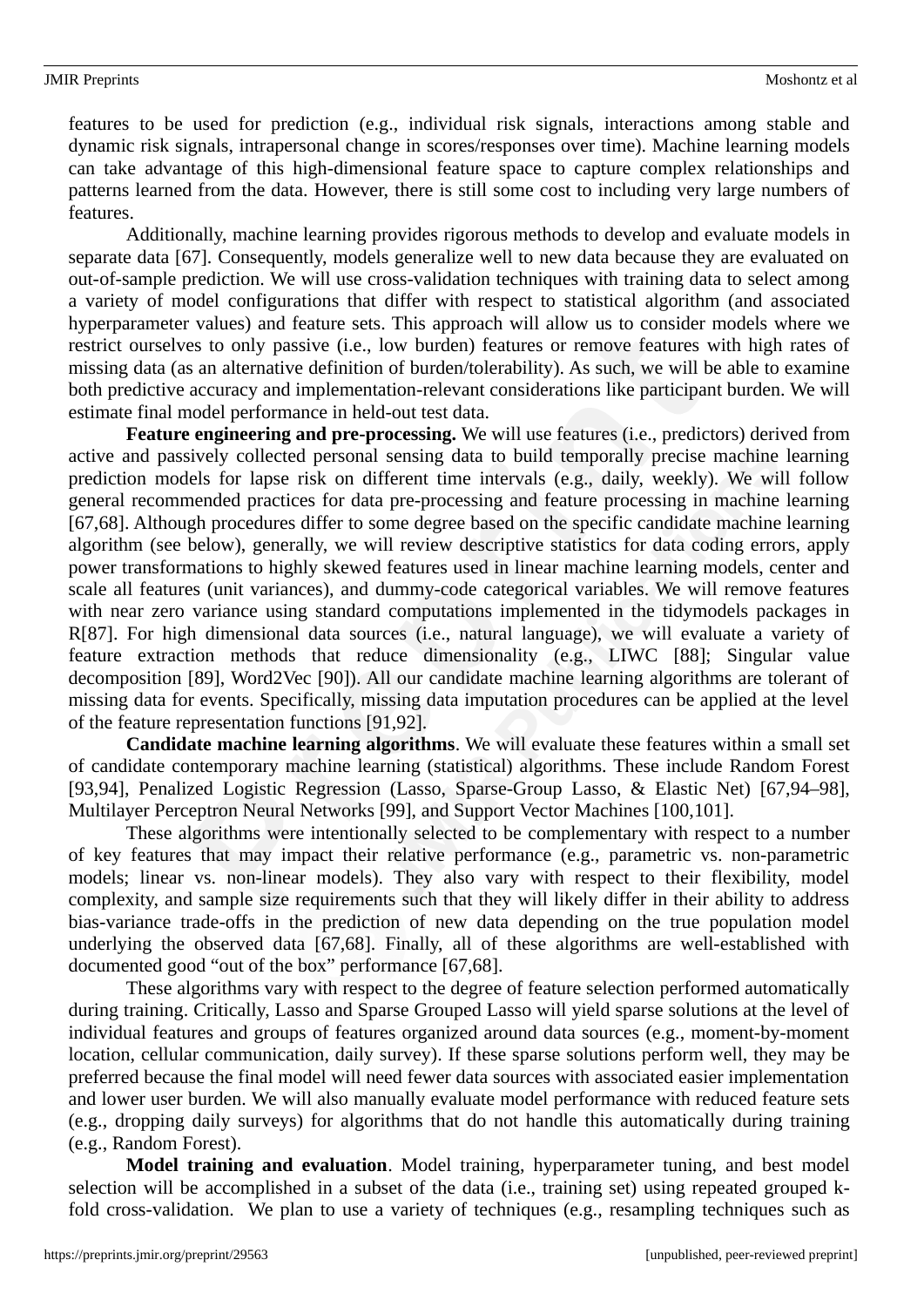upsampling and SMOTE, weighted penalties for minority class) within the training set to accommodate the unbalanced nature of the outcome (lapses are expected to be infrequent). We plan to hold-out an independent test set that will not be used for model training or selection. Final performance of the best model configuration will be evaluated in independent data (i.e., test set) that was not included in the training set. We will characterize the performance of this best model using standard metrics that are appropriate for unbalanced data (e.g., balanced accuracy, area under the ROC curve).

### **Results**

The National Institute of Drug Abuse funded this project (R01DA047315) on 7/18/2019 with a funding period from 08/01/2019 to 06/30/2024. The University of Wisconsin-Madison Health Sciences IRB approved this project on 7/9/2019. We began enrolling pilot participants on April 16th, 2021. These pilot participants met inclusion criteria and are being used to test all procedures, the personal sensing methods, and the implementation of the A-CHESS digital therapeutic. Full enrollment began in September, 2021. We plan to recruit participants for approximately two and a half years.

# **Discussion**

Opioid Use Disorder is a widespread condition characterized by lapses and relapses that can threaten people's lives and wellbeing even years into recovery. People often fail to anticipate lapses and relapses, resulting in failure to seek support or use effective preventative strategies when they are at risk of lapse. Smartphone technology enables people to access continuing care for recovery through digital therapeutics. Integrating real-time lapse risk prediction within these digital therapeutics has the potential to support sustained recovery by offering treatment or intervention resources and services to people before a lapse or relapse occurs (e.g., just-in-time interventions).

This paper describes the rationale and method of an ongoing, grant-supported project to develop a highly contextualized lapse risk prediction model for people in recovery from Opioid Use Disorder. Completing the project will involve collecting information about risk-related factors and lapses from an estimated 480 American adults in recovery from Opioid Use Disorder. Information will be collected using a digital therapeutic smartphone app, using both self-report and passive personal sensing methods. The model this project will develop could be used as part of a risk prediction system that would support long-term recovery from Opioid Use Disorder, for example, by enabling just-in-time interventions within digital therapeutics.

Bridging the gap between a risk prediction model and a functional risk prediction system that is integrated into a usable digital therapeutic is complex and well beyond the scope of a single R01 supported project. Implementing risk prediction in a way that could prevent lapses requires better, contextualized understanding of the biases in the risk prediction model, effective messaging, costs and benefits of sharing risk predictions with users and treatment providers, and the costs and benefits of different types of information for prediction. Without careful research focused on the details of implementation and without the full understanding and consent of users, the lapse risk prediction system this line of research aims to produce could cause more harm than good. A system that uses a predictive algorithm to calculate risk from sensitive measures like cellular communications and geolocations and then communicates that risk to third parties could function as a surveillance system rather than support tool. Further, such a system could perpetuate inequities in recovery (e.g., if the algorithm systematically over- or under-predicted lapse risk for people from historically marginalized groups).

To advance collective understanding of these issues and to help inform future research, our project will provide insights about the feasibility, costs, and benefits of different risk prediction systems. For example, our analytic approach involves training sparse models that predict using less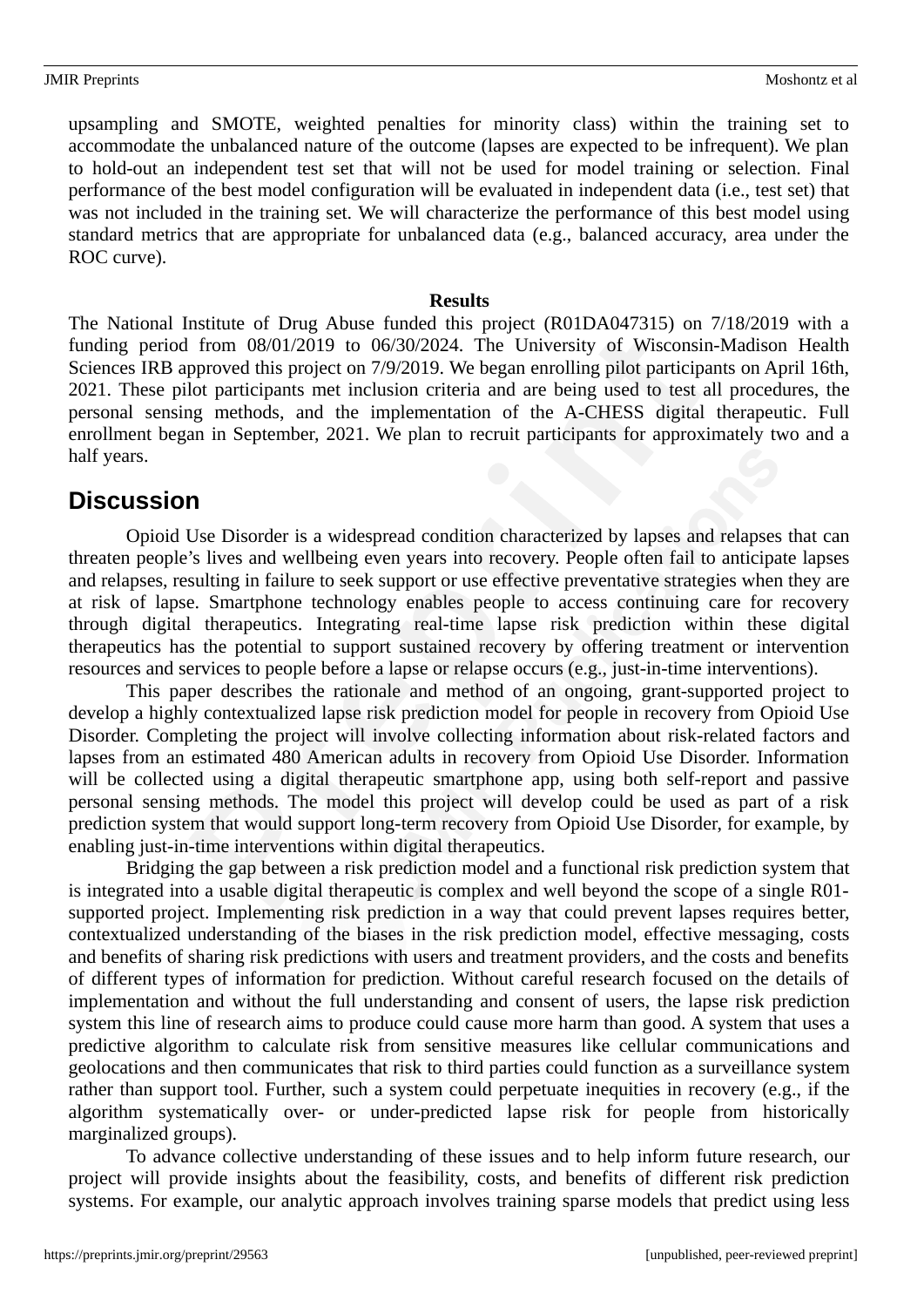information than is available. In addition, our analysis approach will allow us to assess performance of models that rely on information that we know or observe to be less burdensome to participants, based on both self-reported burden and behavioral compliance.

This project will complete an essential step towards a critical public health goal: improving outcomes among people with Opioid Use Disorder. Effective treatments for Opioid Use Disorder exist, but the treatments and behaviors required for achieving long-term recovery are challenging to maintain. Knowing when lapses are likely to occur can provide people with information and motivation to engage in recovery-supportive activities, and can help treatment providers care for their patients.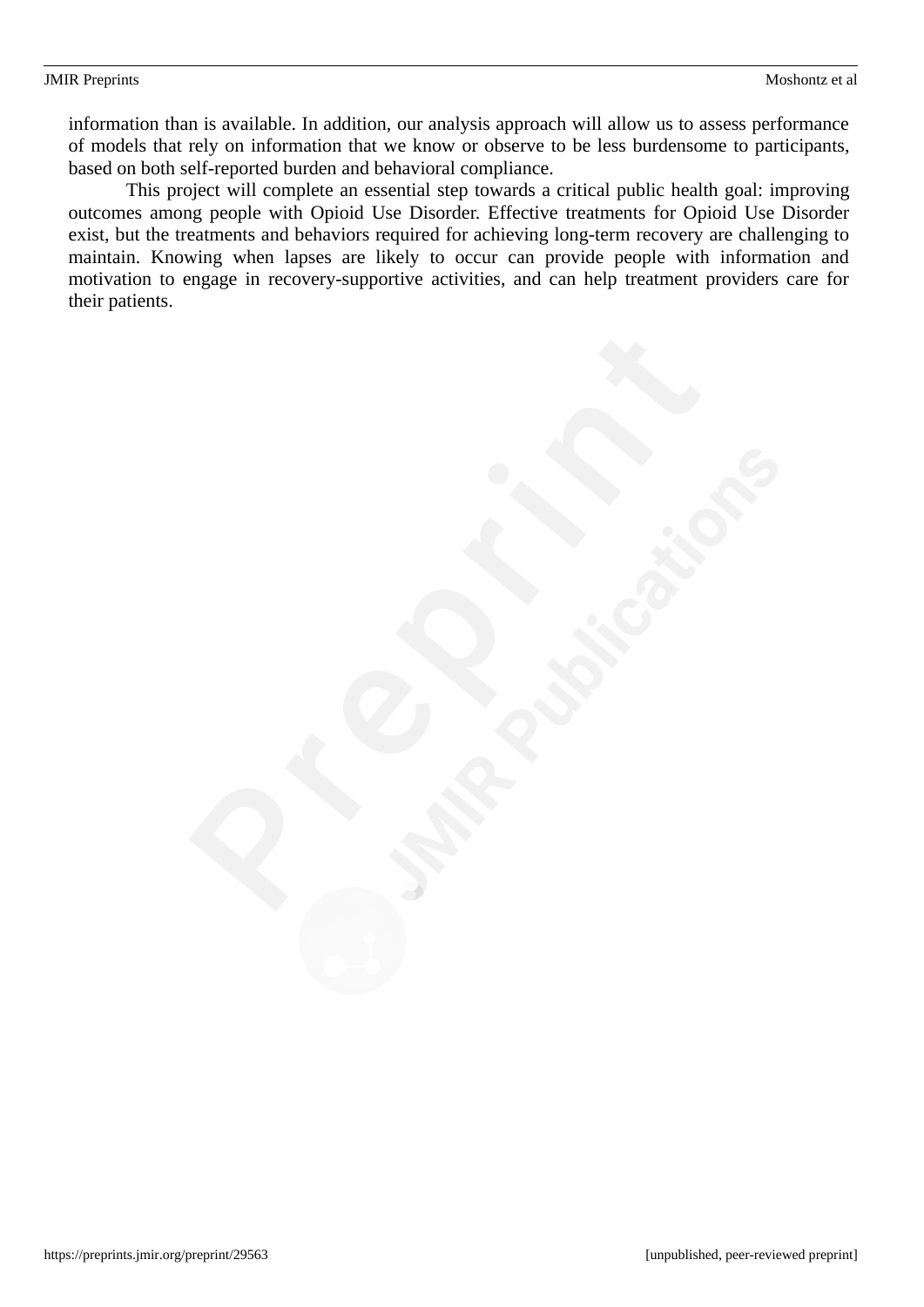### **References**

- 1. Hedegaard H, Minino A, Warner M. Drug Overdose Deaths in the United States, 1999–2019. Natl Cent Health Stat 2020;(NCHS Data Brief, no 394):8.
- 2. Scholl L, Seth P, Kariisa M, Wilson N, Baldwin G. Drug and Opioid-Involved Overdose Deaths — United States, 2013–2017. MMWR Morb Mortal Wkly Rep [Internet] 2019 [cited 2021 Sep 12];67. [doi: 10.15585/mmwr.mm6751521e1]
- 3. Wilson N, Kariisa M, Seth P, Iv HS, Davis NL. Drug and Opioid-Involved Overdose Deaths United States, 2017–2018. 2020;69(11):8.
- 4. Boothby LA, Doering PL. Acamprosate for the treatment of alcohol dependence. Clin Ther 2005 Jun;27(6):695–714. PMID:16117977
- 5. Jhanjee S. Evidence based psychosocial interventions in substance use. Indian J Psychol Med 2014 Apr;36(2):112–118. PMID:24860208
- 6. Mauger S, Fraser R, Gill K. Utilizing buprenorphine-naloxone to treat illicit and prescriptionopioid dependence. Neuropsychiatr Dis Treat 2014;10:587–598. PMID:24741316
- 7. Witkiewitz K, Marlatt GA. Modeling the complexity of post-treatment drinking: It's a rocky road to relapse. Clin Psychol Rev 2007 Jul;27(6):724–738. [doi: 10.1016/j.cpr.2007.01.002]
- 8. Donovan DM. Assessment issues and domains in the prediction of relapse. Addict Abingdon Engl 1996 Dec;91 Suppl:S29-36. PMID:8997779
- 9. Hendershot CS, Witkiewitz K, George WH, Marlatt GA. Relapse prevention for addictive behaviors. Subst Abuse Treat Prev Policy 2011 Jul 19;6:17. PMID:21771314
- 10. McKay JR, Weiss RV. A review of temporal effects and outcome predictors in substance abuse treatment studies with long-term follow-ups. Preliminary results and methodological issues. Eval Rev 2001 Apr;25(2):113–161. PMID:11317714
- 11. Gossop M, Green L, Phillips G, Bradley B. Lapse, Relapse and Survival among Opiate Addicts after Treatment: A Prospective Follow-up Study. Br J Psychiatry 1989;154(3):348–353. [doi: 10/c8z76b]
- 12. Gossop M, Stewart D, Browne N, Marsden J. Factors associated with abstinence, lapse or relapse to heroin use after residential treatment: protective effect of coping responses. Addict Abingdon Engl 2002 Oct;97(10):1259–1267. PMID:12359030
- 13. Fronk GE, Sant'Ana SJ, Kaye JT, Curtin JJ. Stress Allostasis in Substance Use Disorders: Promise, Progress, and Emerging Priorities in Clinical Research. Annu Rev Clin Psychol 2020;16(1):null. PMID:32040338
- 14. Cacciola JS, Camilleri AC, Carise D, Rikoon SH, McKay JR, McLellan AT, Wilson C, Schwarzlose JT. Extending residential care through telephone counseling: initial results from the Betty Ford Center Focused Continuing Care protocol. Addict Behav 2008 Sep;33(9):1208– 1216. PMID:18539402
- 15. McKay JR, McLellan AT, Alterman AI, Cacciola JS, Rutherford MJ, O'Brien CP. Predictors of participation in aftercare sessions and self-help groups following completion of intensive outpatient treatment for substance abuse. J Stud Alcohol 1998 Mar;59(2):152–162. [doi: 10/ghrsf2]
- 16. Shepard DS, Calabro JAB, Love CT, McKay JR, Tetreault J, Yeom HS. Counselor Incentives to Improve Client Retention in an Outpatient Substance Abuse Aftercare Program. Adm Policy Ment Health Ment Health Serv Res 2006 Nov 8;33(6):629–635. [doi: 10/b5tt9q]
- 17. Bowen S, Witkiewitz K, Clifasefi SL, Grow J, Chawla N, Hsu SH, Carroll HA, Harrop E, Collins SE, Lustyk MK, Larimer ME. Relative efficacy of mindfulness-based relapse prevention, standard relapse prevention, and treatment as usual for substance use disorders: a randomized clinical trial. JAMA Psychiatry 2014 May;71(5):547–556. PMID:24647726
- 18. Brandon TH, Vidrine JI, Litvin EB. Relapse and Relapse Prevention. Annu Rev Clin Psychol 2007;3(1):257–284. PMID:17716056
- 19. Gustafson DH, McTavish FM, Chih M-Y, Atwood AK, Johnson RA, Boyle MG, Levy MS,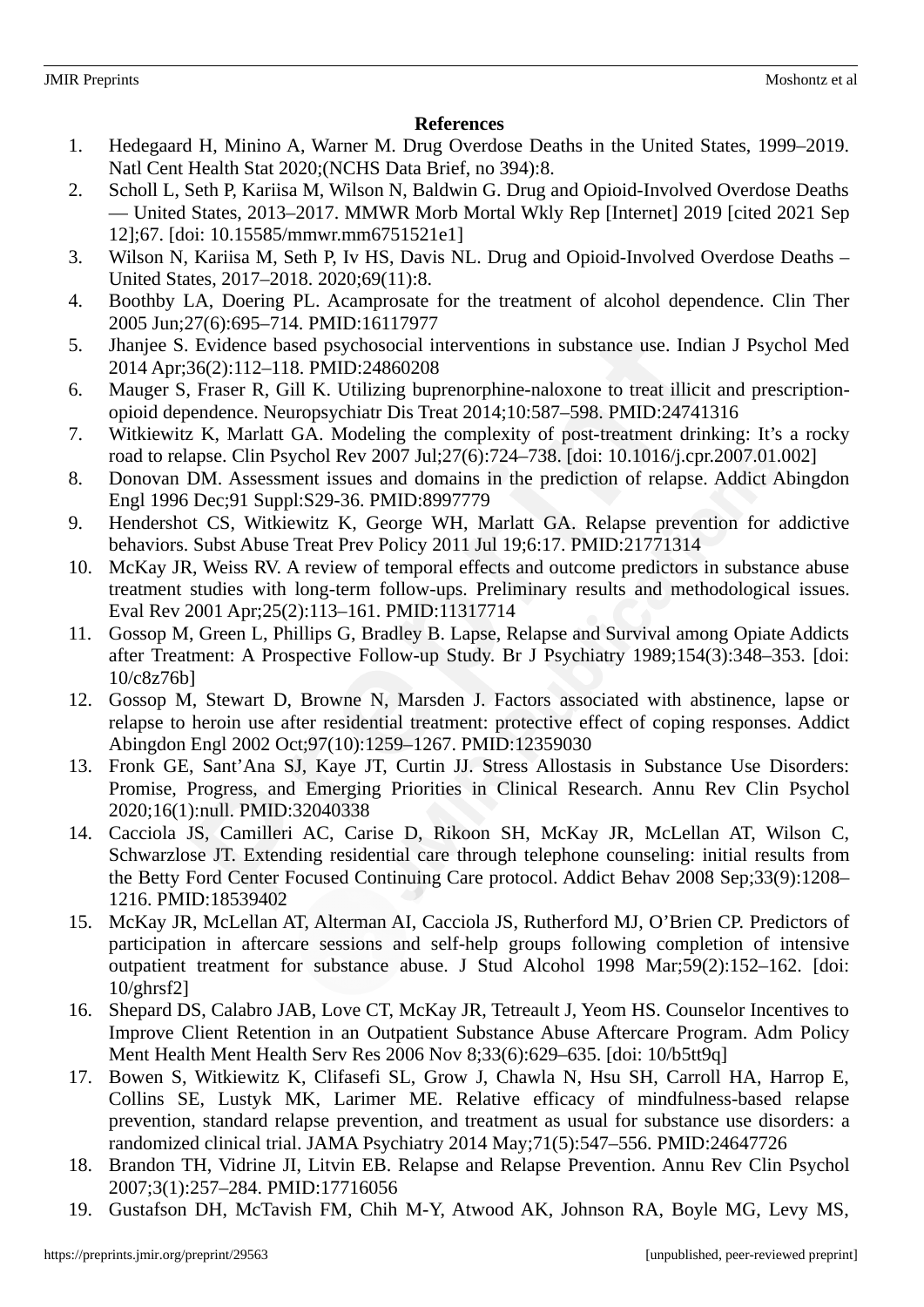Driscoll H, Chisholm SM, Dillenburg L, Isham A, Shah D. A smartphone application to support recovery from alcoholism: a randomized clinical trial. JAMA Psychiatry 2014 May;71(5):566– 572. PMID:24671165

- 20. Irvin JE, Bowers CA, Dunn ME, Wang MC. Efficacy of relapse prevention: a meta-analytic review. J Consult Clin Psychol 1999 Aug;67(4):563–570. PMID:10450627
- 21. McKay JR, Van Horn DHA, Oslin DW, Lynch KG, Ivey M, Ward K, Drapkin ML, Becher JR, Coviello DM. A randomized trial of extended telephone-based continuing care for alcohol dependence: within-treatment substance use outcomes. J Consult Clin Psychol 2010 Dec;78(6):912–923. PMID:20873894
- 22. McLellan AT, Lewis DC, O'Brien CP, Kleber HD. Drug dependence, a chronic medical illness: implications for treatment, insurance, and outcomes evaluation. JAMA 2000 Oct 4;284(13):1689–1695. PMID:11015800
- 23. McLellan AT, McKay JR, Forman R, Cacciola J, Kemp J. Reconsidering the evaluation of addiction treatment: from retrospective follow-up to concurrent recovery monitoring. Addict Abingdon Engl 2005 Apr;100(4):447–458. PMID:15784059
- 24. Schmidt LA, Rieckmann T, Abraham A, Molfenter T, Capoccia V, Roman P, Gustafson DH, McCarty D. Advancing recovery: implementing evidence-based treatment for substance use disorders at the systems level. J Stud Alcohol Drugs 2012 May;73(3):413–422. PMID:22456246
- 25. Baker TB, Brandon TH, Chassin L. Motivational Influences on Cigarette Smoking. Annu Rev Psychol 2004 Feb;55(1):463–491. [doi: 10.1146/annurev.psych.55.090902.142054]
- 26. Curtin JJ, McCarthy DE, Piper ME, Baker TB. Implicit and Explicit Drug Motivational Processes: A Model of Boundary Conditions. Handb Implicit Cogn Addict [Internet] 2455 Teller Road, Thousand Oaks California 91320 United States: SAGE Publications, Inc.; 2006 [cited 2021 Jan 3]. p. 233–250. [doi: 10.4135/9781412976237.n16]
- 27. Tiffany ST. A cognitive model of drug urges and drug-use behavior: Role of automatic and nonautomatic processes. Psychol Rev 1990;97(2):147–168.
- 28. Bricker JB, Mull KE, Kientz JA, Vilardaga R, Mercer LD, Akioka KJ, Heffner JL. Randomized, controlled pilot trial of a smartphone app for smoking cessation using acceptance and commitment therapy. Drug Alcohol Depend 2014 Oct;143:87–94. [doi: 10/f6j5nq]
- 29. Carroll KM, Ball SA, Martino S, Nich C, Babuscio TA, Nuro KF, Gordon MA, Portnoy GA, Rounsaville BJ. Computer-Assisted Delivery of Cognitive-Behavioral Therapy for Addiction: A Randomized Trial of CBT4CBT. Am J Psychiatry 2008 Jul;165(7):881–888. [doi: 10/dhtsgm]
- 30. Högström Brandt AM, Thorburn D, Hiltunen AJ, Borg S. Prediction of single episodes of drinking during the treatment of alcohol-dependent patients. Alcohol Fayettev N 1999 May;18(1):35–42. PMID:10386663
- 31. Marsch LA, Dallery J. Advances in the Psychosocial Treatment of Addiction. Psychiatr Clin North Am 2012 Jun;35(2):481–493. [doi: 10/f2hj99]
- 32. Piasecki TM, Fiore MC, McCarthy DE, Baker TB. Have we lost our way? The need for dynamic formulations of smoking relapse proneness. Addiction 2002;97(9):1093–108.
- 33. Witkiewitz K, Marlatt GA. Relapse Prevention for Alcohol and Drug Problems: That Was Zen, This Is Tao. Am Psychol 2004 May;59(4):224–235. [doi: 10.1037/0003-066X.59.4.224]
- 34. Gustafson DH, Landucci G, McTavish F, Kornfield R, Johnson RA, Mares M-L, Westergaard RP, Quanbeck A, Alagoz E, Pe-Romashko K, Thomas C, Shah D. The effect of bundling medication-assisted treatment for opioid addiction with mHealth: study protocol for a randomized clinical trial. Trials 2016 Dec 12;17(1):592. [doi: 10.1186/s13063-016-1726-1]
- 35. Maricich YA, Bickel WK, Marsch LA, Gatchalian K, Botbyl J, Luderer HF. Safety and efficacy of a prescription digital therapeutic as an adjunct to buprenorphine for treatment of opioid use disorder. Curr Med Res Opin 2021 Feb 1;37(2):167–173. [doi: 10/ghxgk6]
- 36. Velez FF, Colman S, Kauffman L, Ruetsch C, Anastassopoulos K. Real-world reduction in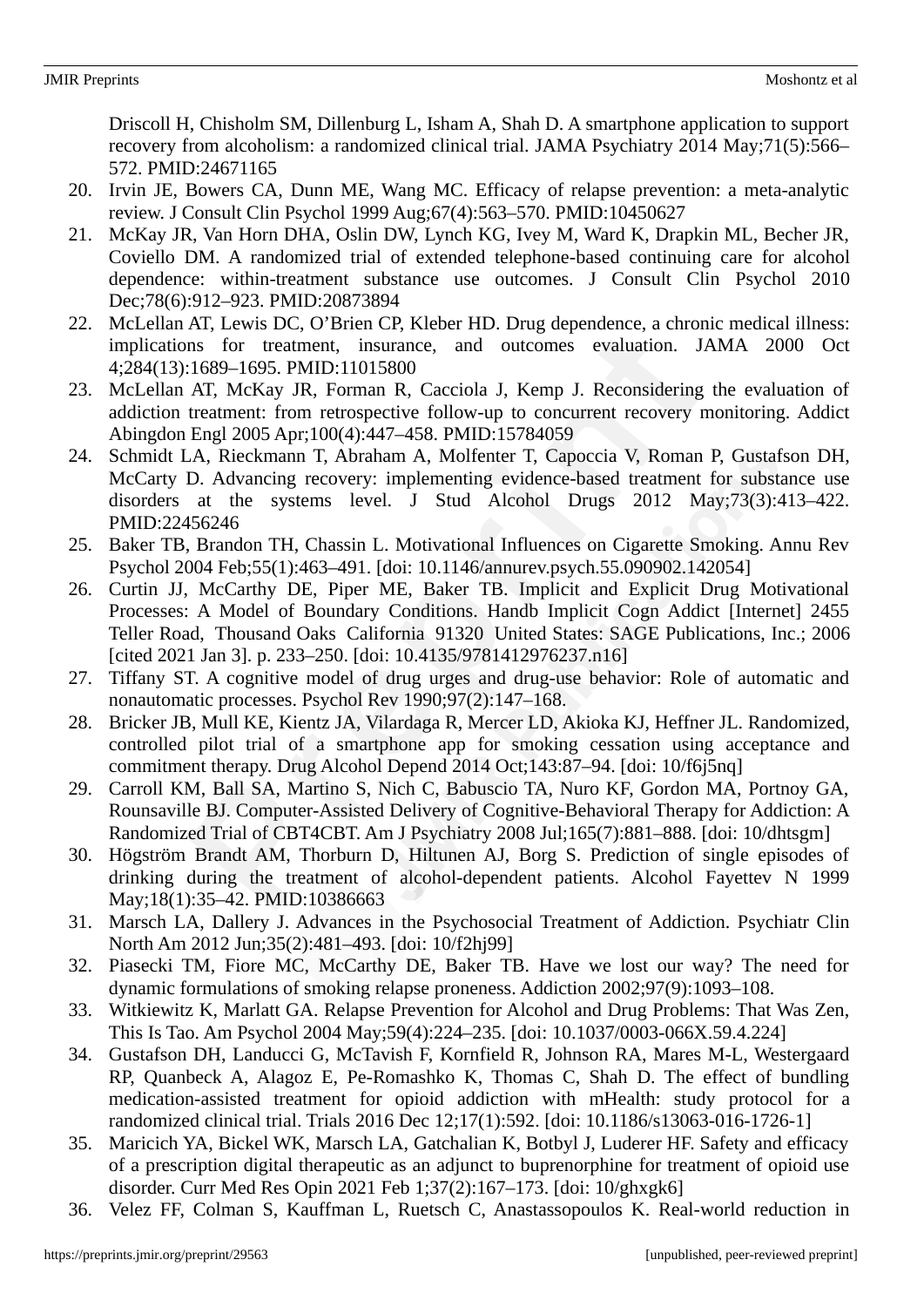healthcare resource utilization following treatment of opioid use disorder with reSET-O, a novel prescription digital therapeutic. Expert Rev Pharmacoecon Outcomes Res 2021 Jan 2;21(1):69– 76. [doi: 10/gjv95r]

- 37. Mohr DC, Zhang M, Schueller SM. Personal Sensing: Understanding Mental Health Using Ubiquitous Sensors and Machine Learning. Annu Rev Clin Psychol 2017;13(1):23–47. PMID:28375728
- 38. Gustafson DH, Shaw BR, Isham A, Baker T, Boyle MG, Levy M. Explicating an evidencebased, theoretically informed, mobile technology-based system to improve outcomes for people in recovery for alcohol dependence. Subst Use Misuse 2011;46(1):96–111. PMID:21190410
- 39. McTavish FM, Chih M-Y, Shah D, Gustafson DH. How Patients Recovering From Alcoholism Use a Smartphone Intervention. J Dual Diagn 2012;8(4):294–304. PMID:23316127
- 40. Hufford MR, Witkiewitz K, Shields AL, Kodya S, Caruso JC. Relapse as a nonlinear dynamic system: Application to patients with alcohol use disorders. J Abnorm Psychol 2003;112(2):219– 227. [doi: 10.1037/0021-843X.112.2.219]
- 41. Brownell KD, Marlatt GA, Lichtenstein E, Wilson GT. Understanding and preventing relapse. Am Psychol 1986 Jul;41(7):765–782. PMID:3527003
- 42. Larimer ME, Palmer RS, Marlatt GA. Relapse prevention: An overview of Marlatt's cognitivebehavioral model. Alcohol Res Health 1999;23(2):151–160.
- 43. Piasecki TM, Jorenby DE, Smith SS, Fiore MC, Baker TB. Smoking withdrawal dynamics: II. Improved tests of withdrawal-relapse relations. J Abnorm Psychol 2002;112(1):14–27.
- 44. Bolt DM, Piper ME, McCarthy DE, Japuntich SJ, Fiore MC, Smith SS, Baker TB. The Wisconsin Predicting Patients' Relapse questionnaire. Nicotine Tob Res Off J Soc Res Nicotine Tob 2009 May;11(5):481–492. PMID:19372573
- 45. Shiffman S. Conceptual issues in the study of relapse. Relapse Addict Behav London, England: Routledge; 1989. p. 149–179.
- 46. Bauer LO. Predicting relapse to alcohol and drug abuse via quantitative electroencephalography. Neuropsychopharmacol Off Publ Am Coll Neuropsychopharmacol 2001 Sep;25(3):332–340. PMID:11522462
- 47. Brenton A, Richeimer S, Sharma M, Lee C, Kantorovich S, Blanchard J, Meshkin B. Observational study to calculate addictive risk to opioids: a validation study of a predictive algorithm to evaluate opioid use disorder. Pharmacogenomics Pers Med 2017;10:187–195. PMID:28572737
- 48. Gowin JL, Ball TM, Wittmann M, Tapert SF, Paulus MP. Individualized relapse prediction: Personality measures and striatal and insular activity during reward-processing robustly predict relapse. Drug Alcohol Depend 2015 Jul 1;152:93–101. [doi: 10.1016/j.drugalcdep.2015.04.018]
- 49. Sebold M, Nebe S, Garbusow M, Guggenmos M, Schad DJ, Beck A, Kuitunen-Paul S, Sommer C, Frank R, Neu P, Zimmermann US, Rapp MA, Smolka MN, Huys QJM, Schlagenhauf F, Heinz A. When Habits Are Dangerous: Alcohol Expectancies and Habitual Decision Making Predict Relapse in Alcohol Dependence. Biol Psychiatry 2017 Dec 1;82(11):847–856. PMID:28673442
- 50. Sebastian F, Mushtaq S, Easow JM, Luty J. Number needed to treat further engaged of opioiddependent clients following missed appointments. J Subst Use 2012 Jun;17(3):235–239. [doi: 10/ft4f5b]
- 51. Marlatt GA. Taxonomy of high-risk situations for alcohol relapse: evolution and development of a cognitive-behavioral model. Addict Abingdon Engl 1996 Dec;91 Suppl:S37-49. PMID:8997780
- 52. Preston KL, Epstein DH. Stress in the daily lives of cocaine and heroin users: relationship to mood, craving, relapse triggers, and cocaine use. Psychopharmacology (Berl) 2011 Nov;218(1):29–37. PMID:21336579
- 53. Shiffman S, Paty JA, Gnys M, Kassel JA, Hickcox M. First lapses to smoking: within-subjects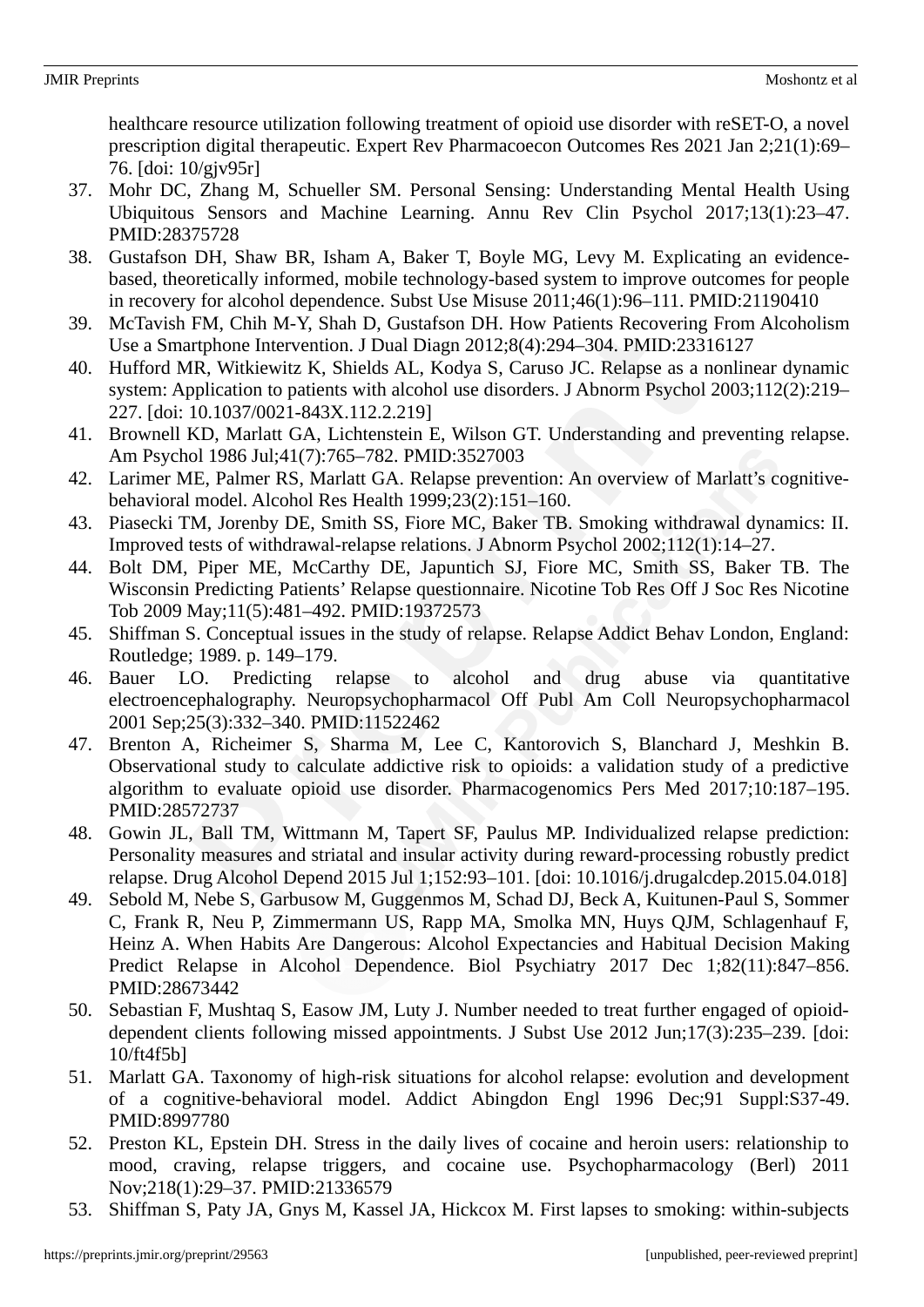analysis of real-time reports. J Consult Clin Psychol 1996;64(2):366–79.

- 54. Shiffman S, Waters AJ. Negative affect and smoking lapses: a prospective analysis. J Consult Clin Psychol 2004 Apr;72(2):192–201. PMID:15065954
- 55. Laudet AB, Humphreys K. Promoting recovery in an evolving policy context: what do we know and what do we need to know about recovery support services? J Subst Abuse Treat 2013 Jul;45(1):126–133. PMID:23506781
- 56. Milward J, Lynskey M, Strang J. Solving the problem of non-attendance in substance abuse services. Drug Alcohol Rev 2014 Sep 6; PMID:25196817
- 57. Kirchner TR, Cantrell J, Anesetti-Rothermel A, Ganz O, Vallone DM, Abrams DB. Geospatial exposure to point-of-sale tobacco. Am J Prev Med 2013 Oct;45(4):379–385. [doi: 10.1016/j.amepre.2013.05.016]
- 58. Griffin ML, McDermott KA, McHugh RK, Fitzmaurice GM, Jamison RN, Weiss RD. Longitudinal association between pain severity and subsequent opioid use in prescription opioid dependent patients with chronic pain. Drug Alcohol Depend 2016 Jun;163:216–221. [doi: 10/ghmwwt]
- 59. Shiffman S. Ecological momentary assessment (EMA) in studies of substance use. Psychol Assess 2009 Dec;21(4):486–497. PMID:19947783
- 60. Shiffman S, Gwaltney CJ, Balabanis MH, Liu KS, Paty JA, Kassel JD, Hickcox M, Gnys M. Immediate antecedents of cigarette smoking: An analysis from ecological momentary assessment. J Abnorm Psychol 2002 Nov;111(4):531–545. [doi: 10.1037/0021-843X.111.4.531]
- 61. Calvo RA, Milne DN, Hussain MS, Christensen H. Natural language processing in mental health applications using non-clinical texts. Nat Lang Eng 2017 Sep;23(5):649–685. [doi: 10.1017/S1351324916000383]
- 62. González MC, Hidalgo CA, Barabási A-L. Understanding individual human mobility patterns. Nature 2008 Jun 5;453(7196):779–782. [doi: 10.1038/nature06958]
- 63. Hill RA, Dunbar RIM. Social network size in humans. Hum Nat 2003 Mar;14(1):53–72. [doi: 10.1007/s12110-003-1016-y]
- 64. McPherson M, Smith-Lovin L, Brashears ME. Social isolation in america: Changes in core discussion networks over two decades. Am Sociol Rev 2006 Jun;71(3):353–375. [doi: 10.1177/000312240607100301]
- 65. Curtin JJ, Zhu X, Gustafson D, Alagoz O. NIAAA R01: Dynamic, real-time prediction of alcohol use lapse using mHealth technologies. [Internet]. 2015 [cited 2017 Jan 5]. Available from: https://osf.io/szjue/
- 66. Zywiak WH, Kenna GA, Westerberg VS. Beyond the ubiquitous relapse curve: a data-informed approach. Front Psychiatry 2011;2:12. PMID:21556282
- 67. James G, Witten D, Hastie T, Tibshirani R. An Introduction to Statistical Learning: with Applications in R. 7th ed. New York: Springer-Verlag; 2013. [doi: 10.1007/978-1-4614-7138- 7]ISBN:978-1-4614-7137-0
- 68. Kuhn M, Johnson K. Applied Predictive Modeling. 1st ed. 2013, Corr. 2nd printing 2018 edition. New York: Springer; 2018. ISBN:978-1-4614-6848-6
- 69. Group WAW. The Alcohol, Smoking and Substance Involvement Screening Test (ASSIST): development, reliability and feasibility: ASSIST: development, reliability and feasibility. Addiction 2002 Sep;97(9):1183–1194. [doi: 10/ds8kvm]
- 70. American Psychiatric Association. Diagnostic and statistical manual of mental disorders: DSM-5. 5th ed. Washington, D.C.: American Psychiatric Association; 2013. ISBN:978-0-89042-554- 1
- 71. Simons JS, Gaher RM. The distress tolerance scale: development and validation of a self-report measure. Motiv Emot 2005;29(2):83–102.
- 72. Crombez G, Bijttebier P, Eccleston C, Mascagni T, Mertens G, Goubert L, Verstraeten K. The child version of the pain catastrophizing scale (PCS-C): a preliminary validation. Pain 2003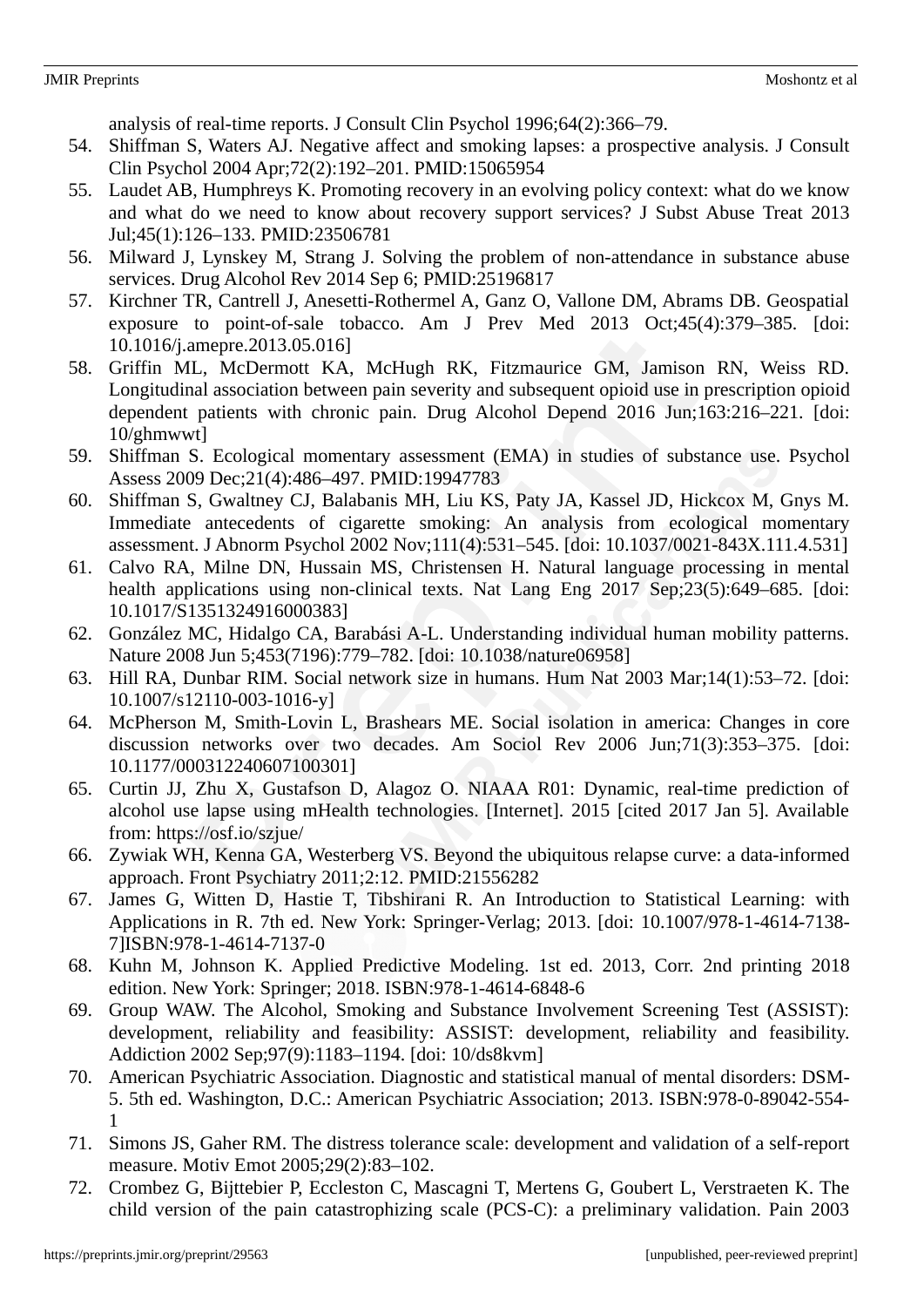Aug;104(3):639–646. [doi: 10/d7pvrm]

- 73. Sullivan MJL, Bishop SR, Pivik J. The Pain Catastrophizing Scale: Development and validation. Psychol Assess 1995;7(4):524–532. [doi: 10/frbvvd]
- 74. Gomez R, Watson S, Stavropoulos V. Personality inventory for DSM–5, Brief Form: Factor structure, reliability, and coefficient of congruence. Personal Disord Theory Res Treat 2020 Jan;11(1):69–77. [doi: 10/ggznmp]
- 75. Krueger RF, Derringer J, Markon KE, Watson D, Skodol AE. Initial construction of a maladaptive personality trait model and inventory for DSM-5. Psychol Med 2012 Sep;42(9):1879–1890. [doi: 10/bkk6zh]
- 76. Murphy A, Steele M, Dube SR, Bate J, Bonuck K, Meissner P, Goldman H, Steele H. Adverse Childhood Experiences (ACEs) Questionnaire and Adult Attachment Interview (AAI): Implications for parent child relationships. Child Abuse Negl 2014 Feb;38(2):224–233. [doi: 10/dtgd]
- 77. Frissa S, Hatch SL, Fear NT, Dorrington S, Goodwin L, Hotopf M. Challenges in the retrospective assessment of trauma: comparing a checklist approach to a single item trauma experience screening question. BMC Psychiatry 2016 Dec;16(1):20. [doi: 10/gh6hwc]
- 78. Sherbourne CD, Stewart A. The MOS Social Support Survey. RAND Corporation; 1992 Dec 31 [cited 2021 Jan 3]; Available from: https://www.rand.org/pubs/reprints/RP218.html
- 79. Hendrick SS. A Generic Measure of Relationship Satisfaction. J Marriage Fam [Wiley, National Council on Family Relations]; 1988;50(1):93–98. [doi: 10/fnbrwq]
- 80. Eisen S, Grob M. Behavior and Symptom Identification Scale (BASIS-32) 1986. Alcohol Drug Abuse Inst Univ Wash [Internet] 1986 Jan 1; Available from: https://openscholarship.wustl.edu/ bsltests/3584
- 81. Daut RL, Cleeland CS, Flanery RC. Development of the Wisconsin Brief Pain Questionnaire to assess pain in cancer and other diseases: Pain 1983 Oct;17(2):197–210. [doi: 10/b89t67]
- 82. Krebs EE, Lorenz KA, Bair MJ, Damush TM, Wu J, Sutherland JM, Asch SM, Kroenke K. Development and Initial Validation of the PEG, a Three-item Scale Assessing Pain Intensity and Interference. J Gen Intern Med 2009 Jun;24(6):733–738. [doi: 10/dpqxxr]
- 83. Cohen S, Kamarck T, Mermelstein R. A global measure of perceived stress. J Health Soc Behav 1983 Dec;24(4):385–396. PMID:6668417
- 84. Skevington SM, Lotfy M, O'Connell KA. The World Health Organization's WHOQOL-BREF quality of life assessment: Psychometric properties and results of the international field trial. A Report from the WHOQOL Group. Qual Life Res 2004 Mar;13(2):299–310. [doi: 10/cgg6d6]
- 85. Morisky DE, Green LW, Levine DM. Concurrent and predictive validity of a self-reported measure of medication adherence. Med Care 1986 Jan;24(1):67–74. PMID:3945130
- 86. Voils CI, Maciejewski ML, Hoyle RH, Reeve BB, Gallagher P, Bryson CL, Yancy WS. Initial Validation of a Self-Report Measure of the Extent of and Reasons for Medication Nonadherence: Med Care 2012 Dec;50(12):1013–1019. [doi: 10/f4d86n]
- 87. Kuhn M, Wickham H. Tidymodels: a collection of packages for modeling and machine learning using tidyverse principles. [Internet]. 2020. Available from: https://www.tidymodels.org
- 88. Pennebaker JW, Boyd RL, Jordan K, Blackburn K. The Development and Psychometric Properties of LIWC2015. University of Texas at Austin; 2015 [cited 2021 Jan 5]; [doi: 10/ghrsgd]
- 89. Banerjee S, Roy A. Linear algebra and matrix analysis for statistics. Boca Raton: CRC Press, Taylor & Francis Group; 2014. ISBN:978-1-4200-9538-8
- 90. Rong X. word2vec Parameter Learning Explained. ArXiv14112738 Cs [Internet] 2014 Nov 11 [cited 2018 Nov 1]; Available from: http://arxiv.org/abs/1411.2738
- 91. Morris AC, Cooke MP, Green PD. Some solutions to the missing feature problem in data classification, with application to nise robust ASR. Acoust Speech Signal Process 1998;2:737– 740.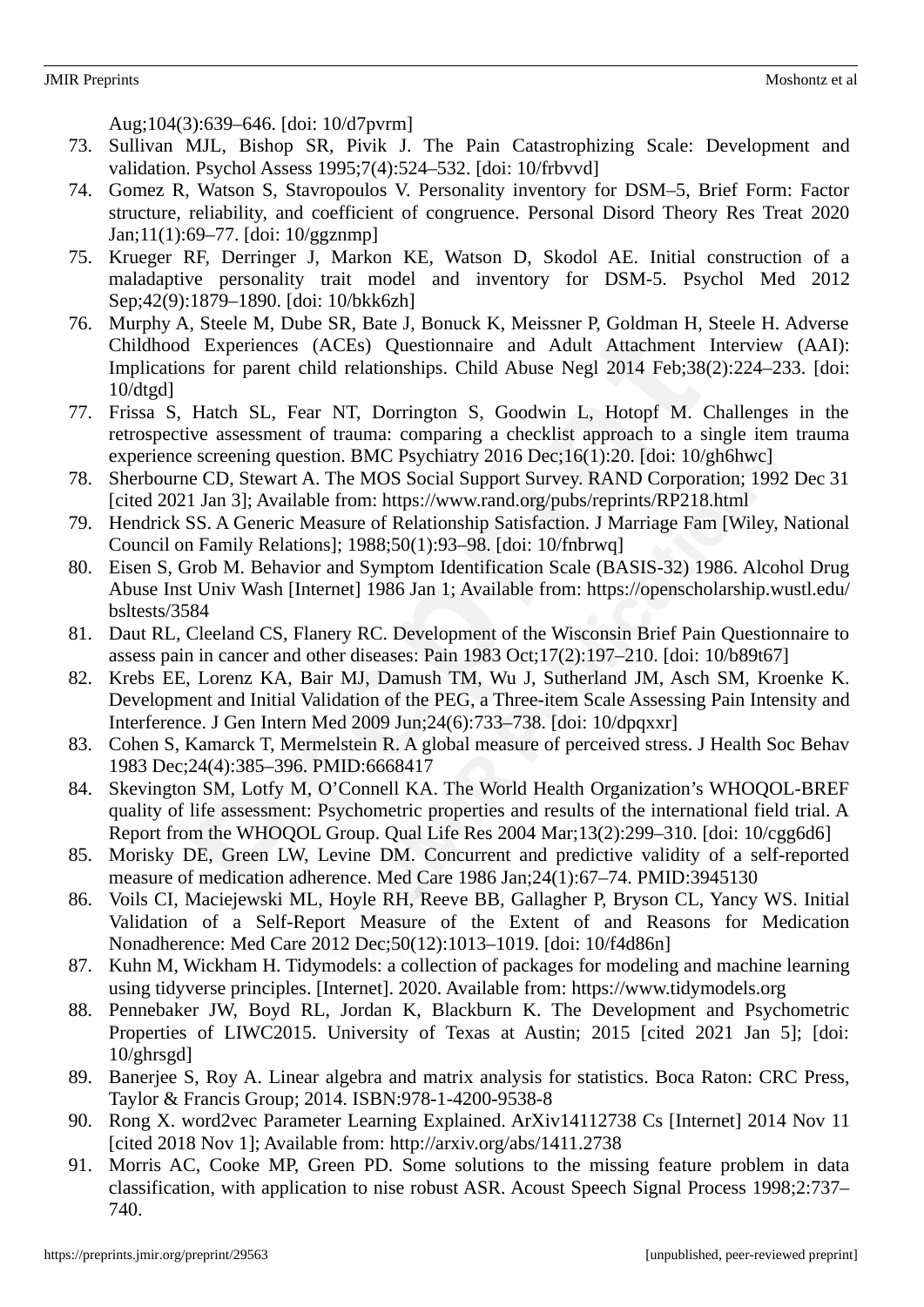- 92. Rubin DB. Multiple imputation for nonresponse in surveys. John Wiley & Sons; 2008.
- 93. Breiman L. Random Forests. Mach Learn 2001 Oct 1;45(1):5–32. [doi: 10.1023/A:1010933404324]
- 94. Hastie T, Tibshirani R, Friedman JH. The elements of statistical learning: data mining, inference, and prediction. 2nd ed. New York, NY: Springer; 2009. ISBN:978-0-387-84857-0
- 95. Hosmer DW, Lemeshow S. Applied Logistic Regression. Second. John Wiley & Sons; 2004.
- 96. Simon N, Friedman J, Hastie T, Tibshirani R. A Sparse-Group Lasso. J Comput Graph Stat 2013 Apr 1;22(2):231–245. [doi: 10.1080/10618600.2012.681250]
- 97. Tibshirani R. Regression Shrinkage and Selection via the Lasso. J R Stat Soc Ser B Methodol 1996;58(1):267–288.
- 98. Zou H, Hastie T. Regularization and variable selection via the Elastic Net. J R Stat Soc Ser B 2005;67:301–320.
- 99. Goodfellow I, Bengio Y, Courville A. Deep Learning [Internet]. MIT Press; 2016. Available from: http://www.deeplearningbook.org
- 100. Scholkopf B, Smola AJ. Learning with kernels: Support vector machines, regularization, optimization, and beyond. Boston: MIT Press; 2001.
- 101. Vapnik V. The nature of statistical learning theory. Springer; 2000.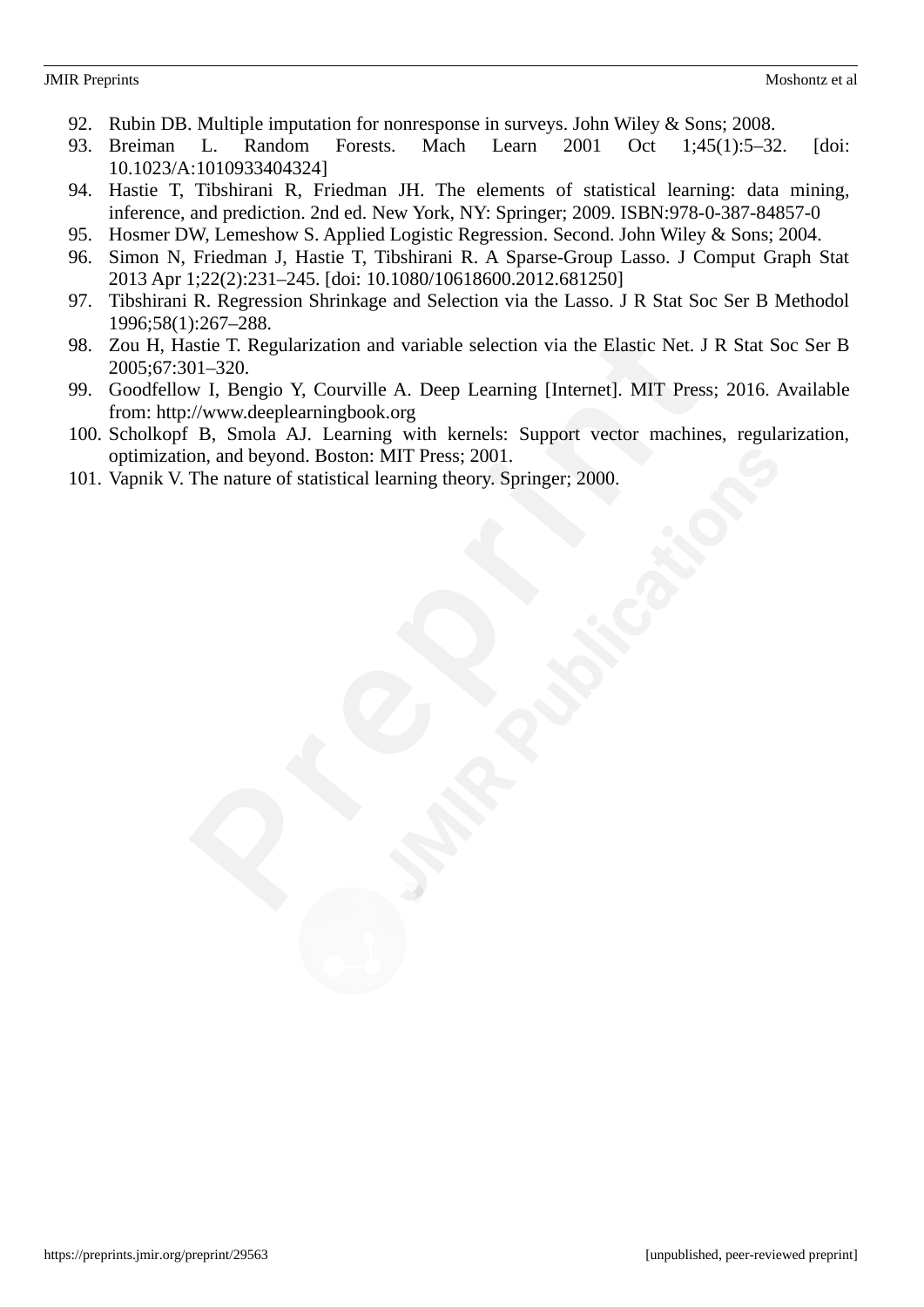# <span id="page-23-0"></span>**Supplementary Files**